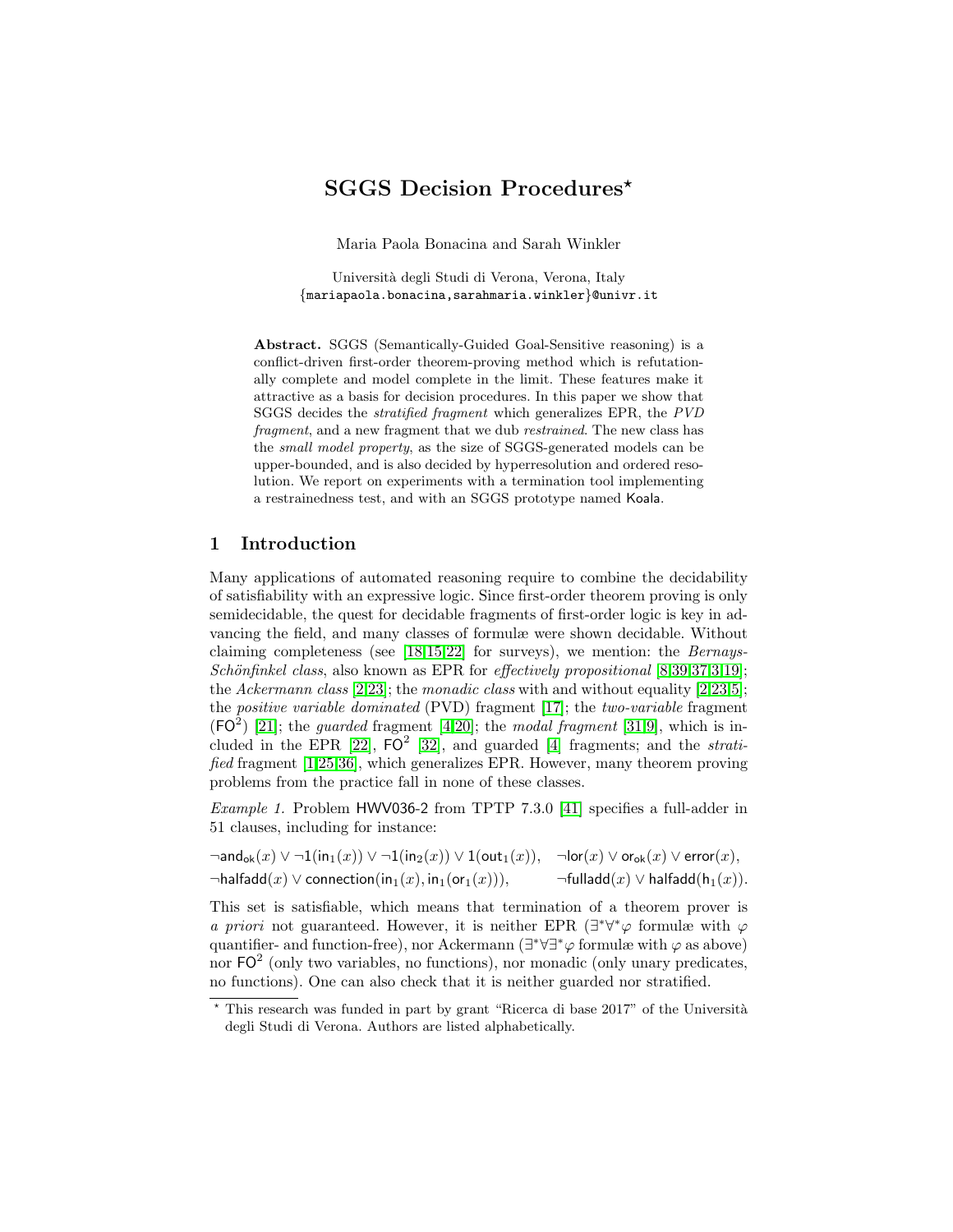As refutational completeness guarantees termination on unsatisfiable inputs, if one can prove termination of an inference system on satisfiable inputs in a certain class, any strategy given by that inference system and a fair search plan is a decision procedure for satisfiability in that class. Here we consider Semantically-Guided Goal-Sensitive reasoning (SGGS) [\[13](#page-16-11)[,14\]](#page-16-12), that is a refutationally complete instance-based theorem-proving method especially suitable for decision procedures: SGGS is model-based (it searches for a model by building candidates), semantically guided (the search is guided by a fixed initial interpretation), conflict-driven (it applies inferences such as resolution only to explain conflicts), proof confluent (it never needs to undo inferences), and model complete in the limit (if the input is satisfiable, the limit of the derivation represents a model), so that model generation is guaranteed if termination is.

This paper shows that SGGS decides the stratified fragment [\[1\]](#page-16-10), which includes EPR and finds application in verification  $[1,25,36]$  $[1,25,36]$  $[1,25,36]$ , and the *PVD frag*ment. Then, we discover a new decidable class named the restrained fragment, and show that SGGS, ordered resolution, and hyperresolution all decide it. Since it is possible to compute bounds on the size of SGGS-generated models, this new class enjoys the small model property. We give a sufficient condition for membership in the restrained fragment that can be tested automatically by termination tools for rewriting. The relevance of this new class is evaluated empirically by applying this test to problems in TPTP. For instance, the axiomatization in Ex. [1,](#page-0-0) as well as all the TPTP problems including it, turn out to be restrained. We also summarize the outcomes of experiments with an SGGS prototype, named Koala, built reusing code from Konstantin Korovin's iProver [\[24,](#page-17-11)[26\]](#page-17-12).

The paper is structured as follows. Since the stratified fragment has sorts, Sect. [2](#page-1-0) presents SGGS for a language with sorts. Sect. [3](#page-4-0) shows that SGGS decides the stratified fragment. In Sect. [4](#page-6-0) we define the restrained fragment, establish the small model property, and prove that SGGS decides both this class and PVD. Ordered resolution and hyperresolution also decide restrained sets (Sect. [5\)](#page-10-0). The experimental results are reported in Sect. [6,](#page-12-0) and Sect. [7](#page-14-0) concludes the paper.

# <span id="page-1-0"></span>2 Preliminaries: SGGS for Many-Sorted Logic

Let  $S$  be a set of clauses in many-sorted logic with non-empty sorts (there is a ground term for every sort). We use a, b for constants, P, Q for predicates, f, g for functions,  $w, x, y, z$  for variables, t, u for terms, L, M for literals,  $at(L)$  for L's atom, C, D for clauses,  $Var(C)$  for the set of variables in  $C, \alpha, \sigma$  for substitutions, I, J for interpretations, and we extend the at notation to sets of literals, clauses, and sets of clauses.  $C^+$  and  $C^-$  are the disjunctions of the positive and negative literals in C, respectively; C is positive if  $C = C^+$  and negative if  $C = C^-$ .

In SGGS, a clause C may have a constraint A, written  $A \triangleright C$ . An atomic SGGS constraint is true, false,  $t \equiv u$ , and  $top(t) = f$ , where  $\equiv$  is syntactic identity, and  $top(t)$  is the top symbol of term t. The negation, conjunction, and disjunction of constraints is a constraint. Constraints in *standard form* are true, false, and conjunctions of distinct atomic constraints  $x \neq y$  and  $top(x) \neq f$ .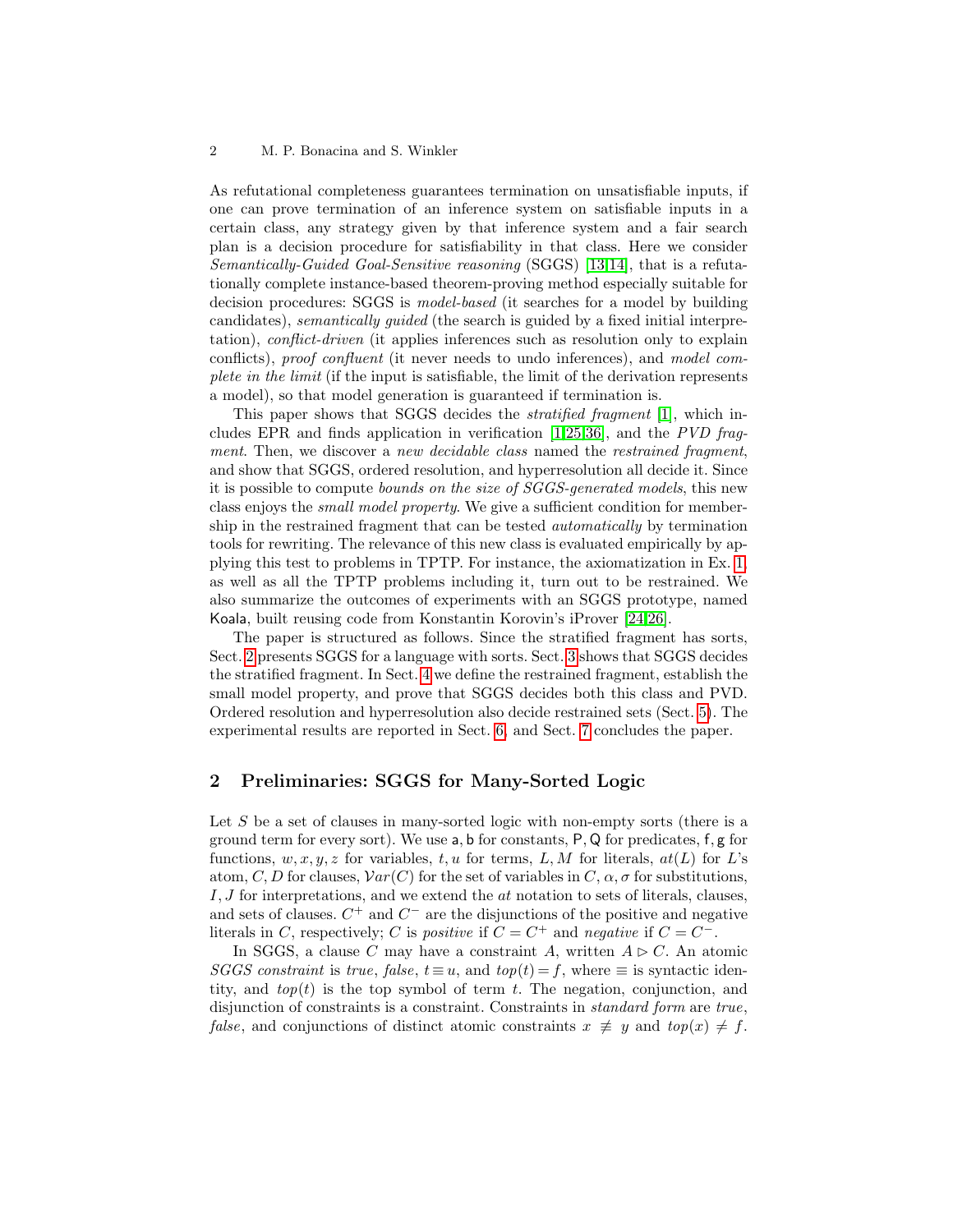Substitutions are *sort-preserving*  $(x\sigma)$  has the same sort as x so that instantiation respects sorts. The set  $Gr(A \triangleright C)$  of constrained ground instances (cgi) of  $A\triangleright C$  is the set of ground instances of C that satisfy A. Literals  $A\triangleright L$  and  $B\triangleright M$ intersect if  $at(Gr(A \triangleright L)) \cap at(Gr(B \triangleright M)) \neq \emptyset$ , and are disjoint otherwise.

<span id="page-2-0"></span>*Example 2.* In a signature with sorts  $\{s_1, s_2\}$  and symbols a:  $s_1$ , b:  $s_2$ , f:  $s_1 \rightarrow s_2$ , and  $P \subseteq s_2 \times s_2$ , the only term of sort  $s_1$  is a, and b and  $f(a)$  are the only terms of sort  $s_2$ . Thus,  $Gr(P(x, y)) = \{P(b, b), P(f(a), b), P(b, f(a)), P(f(a), f(a))\}.$ For  $P(f(x), y)$ , with x: s<sub>1</sub> and y: s<sub>2</sub>, constraint  $top(x) \neq a$  is unsatisfiable, while  $top(y) \neq a$  is valid. Then,  $top(x) \neq a \triangleright P(f(x), y)$  is equivalent to  $false \triangleright P(f(x), y)$ and has no cgi's, while  $top(y) \neq a \triangleright P(f(x), y)$  is equivalent to  $true \triangleright P(f(x), y)$ , or simply  $P(f(x), y)$ , and has all cgi's, namely  $P(f(a), b)$  and  $P(f(a), f(a))$ .

SGGS is semantically guided by an initial interpretation I: unless  $I \models S$ , SGGS seeks a model of S, by building candidate partial interpretations different from I, and using I as default to complete them. If the empty clause  $\perp$  arises in the process, unsatisfiability is reported. If  $I$  is the *all-negative interpretation*  $I^$ that makes all negative literals true, SGGS tries to discover which positive literals need to be true to satisfy S, and dually if I is the all-positive interpretation  $I^+$ . While I can be any Herbrand interpretation,  $I^+$  and  $I^-$  suffice in this paper.

SGGS works with a trail of clauses  $\Gamma = A_1 \triangleright C_1[L_1], \ldots, A_n \triangleright C_n[L_n],$  where  $C[L]$  means that literal  $L \in C$  is selected in C. The length of  $\Gamma$  and its prefix of length j are denoted  $|\Gamma|$  and  $\Gamma|_j$ , respectively. An SGGS trail  $\Gamma$  represents a partial interpretation  $I^p(\Gamma)$ : if  $\Gamma$  is empty, denoted  $\varepsilon$ ,  $I^p(\Gamma)=\emptyset$ ; otherwise,  $I^p(\Gamma) = I^p(\Gamma|_{n-1}) \cup pcgi(A_n \triangleright L_n, \Gamma)$ , where pcgi abbreviates proper constrained ground instances. A pcgi of  $A_n \triangleright C_n[L_n]$  is a cgi  $C[L]$  that is not satisfied by  $I^p(\Gamma|_{n-1})$  (i.e.,  $I^p(\Gamma|_{n-1})\cap C[L] = \emptyset$ ) and can be satisfied by adding L as  $\neg L \notin$  $I^p(\Gamma|_{n-1})$ . For the selected literal,  $p cgi(A_n \rhd L_n, \Gamma) = \{L : C[L] \in p cgi(A_n \rhd L_n, \Gamma)\}$  $C_n[L_n], \Gamma$ ).  $I^p(\Gamma)$  is completed into an interpretation  $I[\Gamma]$  by consulting I for the truth value of any literal undefined in  $I^p(\Gamma)$ .

A literal L is *uniformly false* in an interpretation J, if all  $L' \in Gr(L)$  are false in  $J$ . Then,  $L$  is said to be  $I$ -false if it is uniformly false in  $I$ , and  $I$ -true if it is true in I. SGGS requires that if a clause in  $\Gamma$  has I-false literals, one is selected, so as to differentiate  $I[\Gamma]$  from I. A clause whose literals are all I-true is an I-all-true clause, and only in such a clause an I-true literal is selected.

A *conflict clause* is one whose literals are all uniformly false in  $I[\Gamma]$ . SGGS ensures that every I-all-true clause  $C[L]$  in  $\Gamma$  is either a conflict clause or the justification of its selected literal  $L$ , meaning that all literals of  $C[L]$  except  $L$ are uniformly false in  $I[\Gamma]$ , so that L must be true in  $I[\Gamma]$  to satisfy  $C[L]$ . In the latter case  $C[L]$  is in the *disjoint prefix* of  $\Gamma$ , denoted  $dp(\Gamma)$ , which is the longest prefix such that  $\text{pcgi}(A \triangleright C[L], \Gamma) = \text{Gr}(A \triangleright C[L])$  for all its clauses  $A \triangleright C[L]$ .

An *SGGS-derivation* is a series of trails  $\Gamma_0 \vdash \Gamma_1 \vdash \ldots \Gamma_j \vdash \ldots$ , where  $\Gamma_0 = \varepsilon$ , and  $\forall j, j>0$ , an SGGS-inference generates  $\Gamma_j$  from  $\Gamma_{j-1}$  and S. If  $\bot \notin \Gamma$  and  $I[\Gamma] \not\models S$ , SGGS has two ways to make progress. If  $\Gamma = dp(\Gamma)$ , the trail is in order, but  $I[T] \not\models C'$  for some  $C' \in Gr(C)$  and  $C \in S$ . Then, SGGS applies SGGSextension to generate from C and  $\Gamma$  a clause  $A \triangleright E$ , such that E is an instance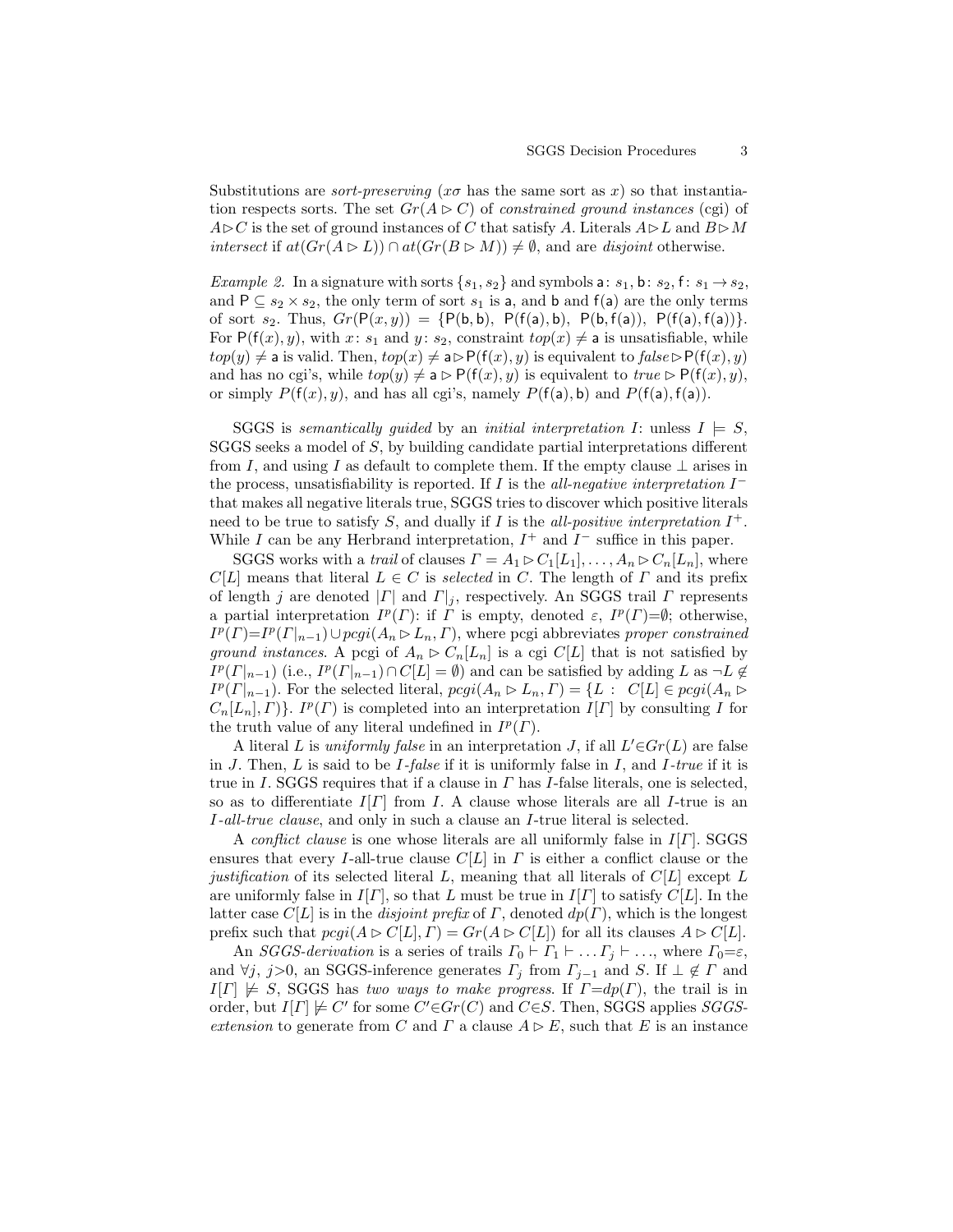of C and  $C' \in Gr(A \triangleright E)$ . If  $\Gamma \neq dp(\Gamma)$ , the trail needs repair: either there is a conflict, or there are intersections between selected literals to be removed by SGGS-splitting. The SGGS-extension rules specialize the SGGS-extension scheme ([\[14,](#page-16-12) Def. 12]) of which we give here the instance for  $I$  based on sign:

<span id="page-3-0"></span>**Definition 1.** Given input clause set S and trail  $\Gamma$ , if there is a clause  $C \in S$ such that for all its I-true literals  $L_1, \ldots, L_n$  (n≥0) there are clauses  $B_1 \triangleright$  $D_1[M_1], \ldots, B_n \triangleright D_n[M_n]$  in  $dp(\Gamma)$ , such that literals  $M_1, \ldots, M_n$  are I-false, and  $\forall j, 1 \leq j \leq n$ ,  $L_j \alpha = \neg M_j \alpha$  with simultaneous most general unifier (mgu)  $\alpha$ , then SGGS-extension adds  $A \triangleright E = (\bigwedge_{j=1}^{n} B_j \alpha) \triangleright C \alpha$  to  $\Gamma$ .

SGGS-splitting decomposes a clause into instances to isolate and remove intersections between literals, and it is the only rule that introduces constraints. Splitting a ground clause is trivial and never done. Let  $A \triangleright C[L]$  be a clause where A is satisfiable. Roughly speaking (see [\[14,](#page-16-12) Sect. 3.2]), a partition of  $A \triangleright C[L]$  is a set  $\{A_i \rhd C_i[L_i]\}_{i=1}^n$  such that  $\overline{Gr}(A \rhd C) = \bigcup_{i=1}^n \{\overline{Gr}(A_i \rhd C_i)\}\$ and the literals  $A_i \triangleright L_i$  are pairwise disjoint. Adding predicate symbol  $\mathsf{Q} \subseteq s_1 \times s_2$  to Exam-ple [2,](#page-2-0) a partition of  $[P(f(x), y)] \vee Q(x, y)$  is  $\{[P(f(x), b)] \vee Q(x, b), [P(f(x), f(a))] \vee Q(x, b),$  $Q(x, f(a))$ . Given trail clauses  $A \triangleright C[L]$  and  $B \triangleright D[M]$ , a splitting of C by D, denoted split(C, D), is a partition of  $A \triangleright C[L]$  such that  $at(Gr(A_i \triangleright L_i))$  for some j is the intersection of  $A \triangleright L$  and  $B \triangleright M$ , and all other  $A_i \triangleright L_i$  are disjoint from  $B \triangleright M$ . SGGS-splitting replaces  $A \triangleright C[L]$  with split $(C, D)$ . Not all clauses in  $split(C, D)$  need to be kept for completeness (see [\[14,](#page-16-12) Sect. 4.2]).

Clause  $A_n \rhd C_n[L_n]$  is disposable, if  $I^p(\Gamma|_{n-1}) \models A_n \rhd C_n[L_n]$ , and  $SGGS$ deletion removes all disposable clauses from the trail. The following example shows that SGGS halts, if applied to the EPR set used to show that another semantically-guided method, hyperresolution, cannot decide EPR.

*Example 3.* The set S consists of four clauses ([\[18,](#page-16-0) Ex. 4.8] and [\[15,](#page-16-1) Ex. 3.17]):

$$
\mathsf{P}(x,x,\mathsf{a})\qquad(i),\qquad \mathsf{P}(x,y,w)\vee\mathsf{P}(y,z,w)\vee\neg\mathsf{P}(x,z,w)\qquad(ii),
$$

$$
\neg P(x, x, b) \qquad (iii), \qquad P(x, z, w) \lor \neg P(x, y, w) \lor \neg P(y, z, w) \qquad (iv).
$$

SGGS with all-negative initial interpretation  $I^-$  yields the following derivation:

$$
F_0: \varepsilon \vdash F_1: [P(x, x, a)] \qquad \text{extend } (i)
$$
\n
$$
\vdash F_2: [P(x, x, a)], P(x, y, a) \lor [P(y, x, a)] \lor \neg P(x, x, a) \qquad \text{extend } (ii)
$$
\n
$$
\vdash F_3: [P(x, x, a)], P(x, x, a) \lor [P(x, x, a)] \lor \neg P(x, x, a),
$$
\n
$$
y \neq x \rhd P(x, y, a) \lor [P(y, x, a)] \lor \neg P(x, x, a) \qquad \text{split}
$$
\n
$$
\vdash F_4: [P(x, x, a)],
$$
\n
$$
y \neq x \rhd P(x, y, a) \lor [P(y, x, a)] \lor \neg P(x, x, a) \qquad \text{delete}
$$

Since  $I^{-} \not\models P(x, x, a)$ , SGGS-extension puts it on the trail. As  $I[T_1]$  satisfies  $P(x, x, a)$ , but no other positive literal,  $I[T_1] \not\models (ii)$ . Thus, SGGS-extension unifies the third literal of clause (ii) with  $[P(x, x, a)]$  on the trail, producing  $\Gamma_2$ ,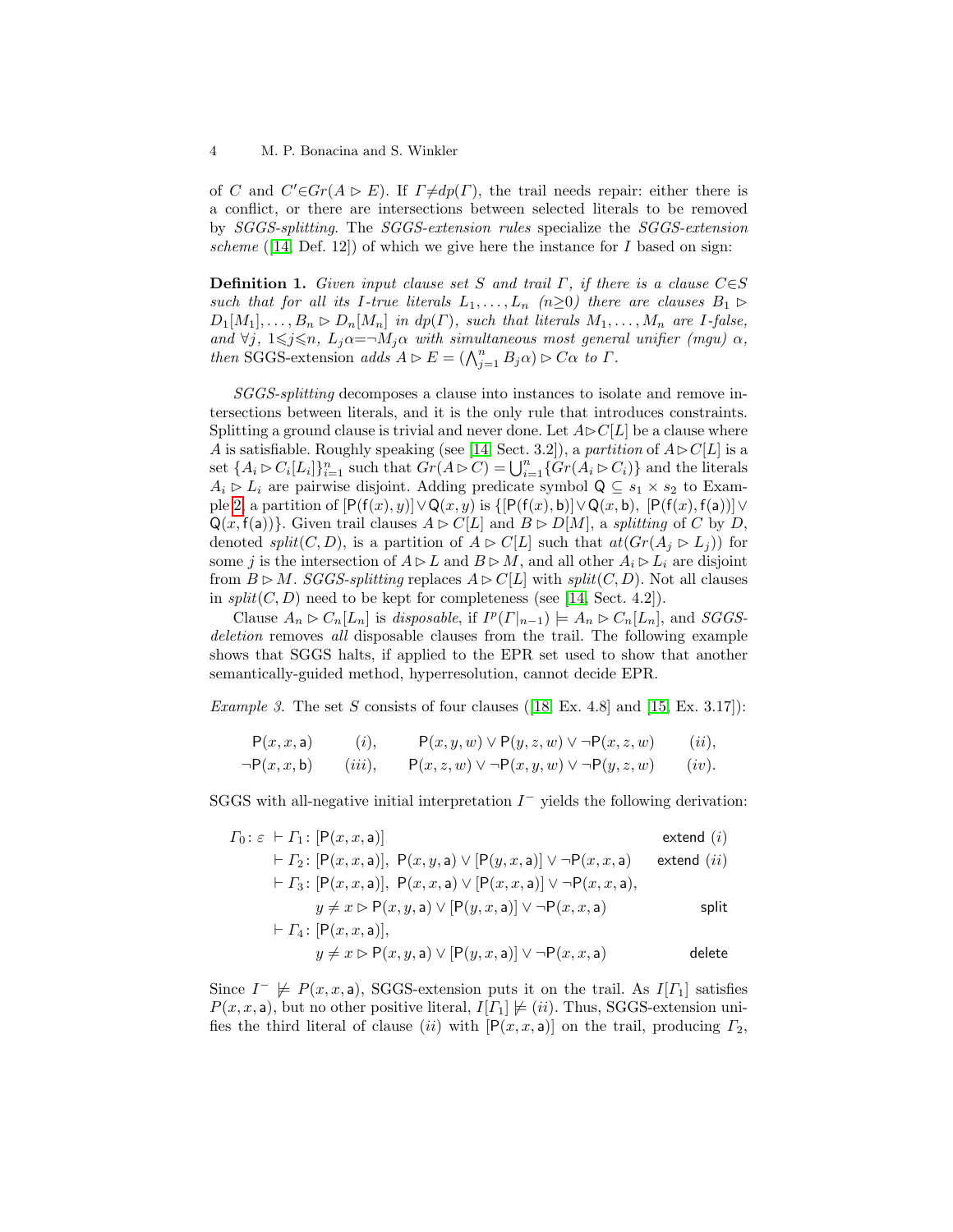where an  $I$ <sup>-</sup>-false (i.e., positive) literal is selected in the added clause (choosing the other makes no difference). As the selected literals intersect, the second clause gets split, yielding  $\Gamma_3$ . The second clause in  $\Gamma_3$  is disposable and SGGS-deletion removes it. Since  $I[T_4] \models S$ , the derivation halts reporting satisfiable. In contrast, hyperresolution generates infinitely many clauses of the form  $P(x_1, x_2, a) \vee P(x_2, x_3, a) \vee \cdots \vee P(x_{n-1}, x_n, a) \vee P(x_n, x_1, a).$ 

If a clause  $A \triangleright C[L]$  added by SGGS-extension is in conflict with  $I[I]$  and  $C[L]$  contains *I*-false literals, *SGGS-resolution explains the conflict* by resolving  $A \triangleright C[L]$  with a justification in  $dp(\Gamma)$ : the resolvent is also a conflict clause that replaces  $A \triangleright C[L]$ . As SGGS-extension (see [\[14,](#page-16-12) Def. 19]) ensures that all *I*-false literals of a conflict clause can be resolved away, conflict explanation generates either  $\perp$  or an *I*-all-true conflict clause  $B \triangleright D[M]$ . The conflict represented by  $B \triangleright D[M]$  is solved by moving (SGGS-move)  $B \triangleright D[M]$  to the left of the clause in  $dp(\Gamma)$  whose selected literal makes M uniformly false in  $I[\Gamma]$ : the effect is to  $f\rightarrow f\rightarrow f\rightarrow f$  from being uniformly false to being an implied literal.

Fairness of an SGGS-derivation involves several properties: SGGS-deletion and other clause removals are applied eagerly; trivial splitting is avoided; progress is made whenever possible; every SGGS-extension generating a conflict clause is bundled with explanation and conflict-solving inferences to eliminate the conflict before new extensions occur; and inferences applying to shorter prefixes of the trail are never neglected in favor of others applying to longer prefixes (see [\[14,](#page-16-12) Defs. 32, 37, and 39]). The limit of a fair derivation  $\Gamma_0 \vdash \Gamma_1 \vdash \ldots \Gamma_j \vdash \Gamma_{j+1} \vdash \ldots$ is the longest trail  $\Gamma_{\infty}$  such that  $\forall i, i \leqslant |\Gamma_{\infty}|$ , there is an  $n_i$  such that  $\forall j$ ,  $j \geqslant n_i$ , if  $|\Gamma_j| \geq i$  then  $\Gamma_j|_i$  is equivalent to  $\Gamma_{\infty}|_i$  (see [\[14,](#page-16-12) Def. 50]). In words, all prefixes of the trail stabilize eventually. Both derivation and  $\Gamma_{\infty}$  may be infinite, but if the derivation halts at stage k,  $\Gamma_{\infty} = \Gamma_k$ . The following results employ an SGGS-suitable (i.e., total and extending the size ordering, hence well-founded) ordering on ground atoms (see [\[14,](#page-16-12) Def. 16]) and a *convergence ordering*  $>^c$  on SGGS trails (see [\[14,](#page-16-12) Def. 46]):

- *Completeness*: For all input clause sets  $S$ , initial interpretations  $I$ , and fair SGGS-derivations, if S is satisfiable,  $I[T_\infty] \models S$ , and if S is unsatisfiable,  $\perp \in \Gamma_k$  for some k (see [\[14,](#page-16-12) Thm. 9 and 11]).
- Descending chain theorem: A fair SGGS-derivation forms a descending chain  $\Gamma_0 >^c \Gamma_1 >^c \ldots >^c \Gamma_j >^c \Gamma_{j+1} \ldots$  (see [\[14,](#page-16-12) Thm. 8]).
- Finiteness of descending chains of length-bounded trails: A chain  $\Gamma_0 > c \Gamma_1 > c$  $\ldots \Gamma_j$  >  $\Gamma_{j+1} \ldots$  where  $\forall j, j \geq 0, |\Gamma_j| \leq n$ , for some  $n \geq 0$ , is finite (see [\[14,](#page-16-12) Thm. 6 and Cor. 2]).

The gist of this paper is to find fragments where the length of SGGS trails is bounded so that termination of fair derivations is guaranteed.

### <span id="page-4-0"></span>3 SGGS Decides the Stratified Fragment

A way to ensure termination is to restrict an inference engine to produce only terms or atoms from a finite set  $\mathcal{B}$ , usually called a *basis*. For SGGS, let  $\mathcal{B}$  be a finite subset of the Herbrand base  $A$  of the input clause set  $S$ .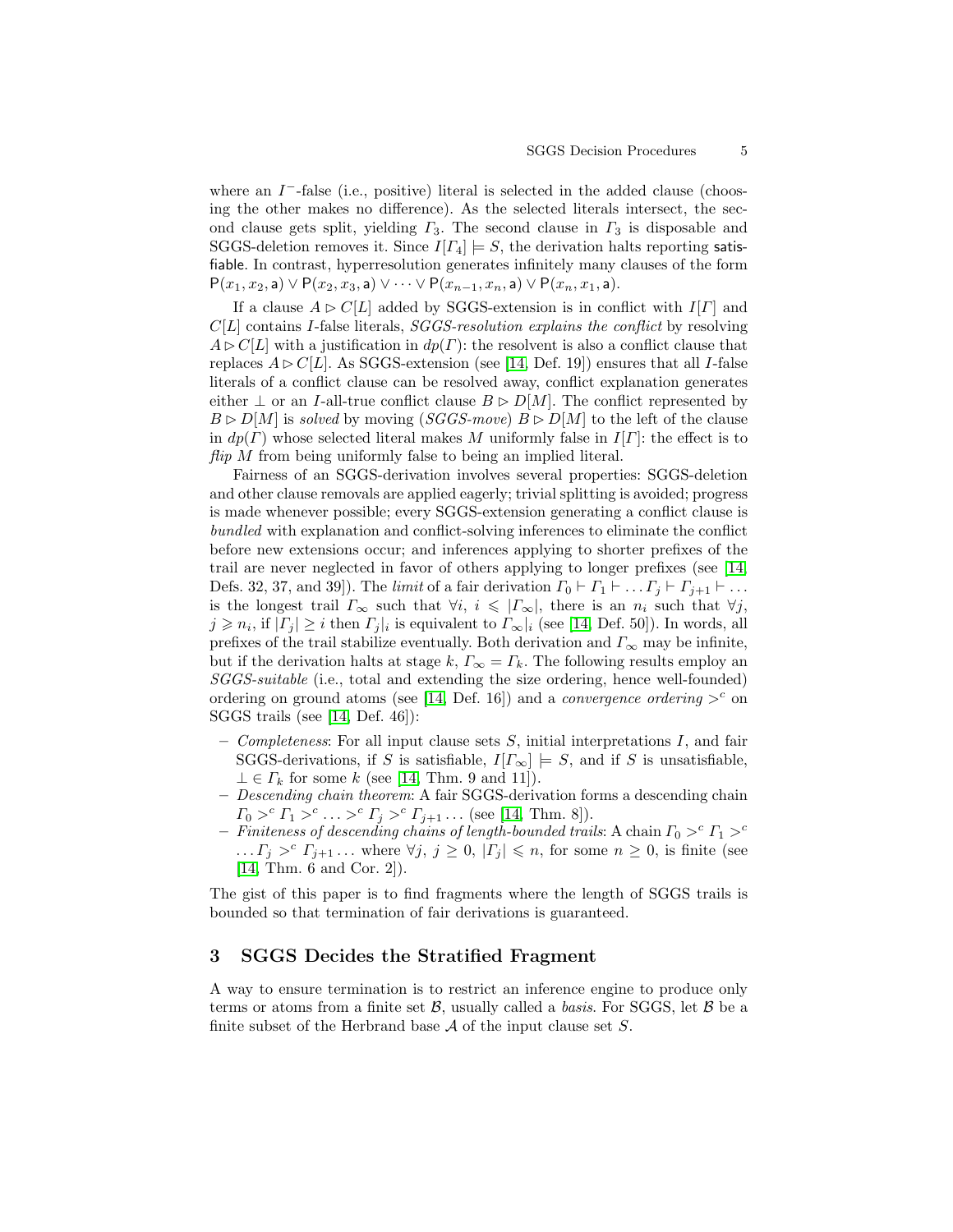**Definition 2.** An SGGS trail  $\Gamma = A_1 \triangleright C_1[L_1], \ldots, A_n \triangleright C_n[L_n]$  is in B if for all i,  $1 \leq i \leq n$ ,  $at(Gr(A_i \rhd C_i)) \subseteq \mathcal{B}$ .

An SGGS-derivation is in  $\beta$  if all its trails are.

**Lemma 1.** If a fair SGGS-derivation  $\Gamma_0 \vdash \Gamma_1 \vdash \ldots \Gamma_j \vdash \Gamma_{j+1} \vdash \ldots$  is in a finite basis B, then for all j,  $j \geqslant 0$ ,  $|\Gamma_j| \leqslant |\mathcal{B}|+1$ , and if the derivation halts at stage k,  $k \geqslant 0$ , then  $|\Gamma_k| \leqslant |\mathcal{B}|$ .

Proof. SGGS cannot do worse than generating a ground trail where every atom in  $\beta$  appears selected with either sign: any trail with non-ground clauses will be shorter, because a non-ground clause covers many (possibly infinitely many) ground instances. By fairness, if the trail contains an intersection given by clauses  $C[L]$  and  $D[L]$ , or  $C[L]$  and  $D[\neg L]$  with  $L \in \mathcal{B}$ , the clause on the right is either deleted eagerly by SGGS-deletion, or replaced with a resolvent by SGGSresolution before SGGS-extension applies. Thus, there can be at most one such intersection, and the first claim follows. The second claim holds, because the intersection is removed by fairness prior to termination.  $\Box$ 

By the descending chain theorem and the finiteness of descending chains of length-bounded trails, the following general result follows:

#### <span id="page-5-0"></span>Theorem 1. A fair SGGS-derivation in a finite basis is finite.

In order to apply this result, we need to find fragments that admit a finite basis. We begin with the stratified fragment. A signature is stratified, if there is a well-founded ordering  $\lt_s$  on sorts, and for all functions  $f: s_1 \times \cdots \times s_n \to s$ , it holds that  $s \leq s_i$  for all  $1 \leq i \leq n$  [\[1,](#page-16-10)[25,](#page-17-8)[36\]](#page-17-9). Thus, there are no cycles over sorts when applying functions. The signature from Example [2](#page-2-0) is stratified with ordering  $s_1 >_s s_2$ . If a sentence over a stratified signature belongs to the ∃\* $\forall^*$  fragment, Skolemization only introduces constants and preserves stratification [\[25\]](#page-17-8). If there is only one sort, this fragment reduces to EPR, because stratification over a single sort implies that there are no function symbols. However, also stratified sentences with a prefix other than  $\exists^* \forall^*$  can yield stratified clauses [\[33\]](#page-17-13).

<span id="page-5-1"></span>*Example 4.* Assume a stratified signature with sorts  $s_1$  and  $s_2$  such that  $s_1 < s_2$ , and symbols f:  $s_1 \rightarrow s_2$ , and  $P \subseteq s_2 \times s_2$ . The Skolemization of  $\forall x \exists y$ .  $P(f(x), y)$ preserves stratification, as clause  $P(f(x), g(x))$  with Skolem symbol g:  $s_1 \rightarrow s_2$  is still stratified. On the other hand, the Skolemization of  $\forall x \exists y$ . P(f(y), x) yields  $P(f(g(x)), x)$  with Skolem symbol  $g: s_2 \rightarrow s_1$ , so that stratification is lost.

Given a set S of clauses whose signature is stratified, or stratified clause set for short, the Herbrand universe  $H$  and the Herbrand base  $A$  are finite, because stratification prevents building terms of unbounded depth [\[1\]](#page-16-10). Therefore, it suffices to pick A itself as the finite basis for Theorem [1.](#page-5-0)

Theorem 2. Any fair SGGS-derivation from a stratified clause set S halts, is a refutation if S is unsatisfiable, and constructs a model of S if S is satisfiable.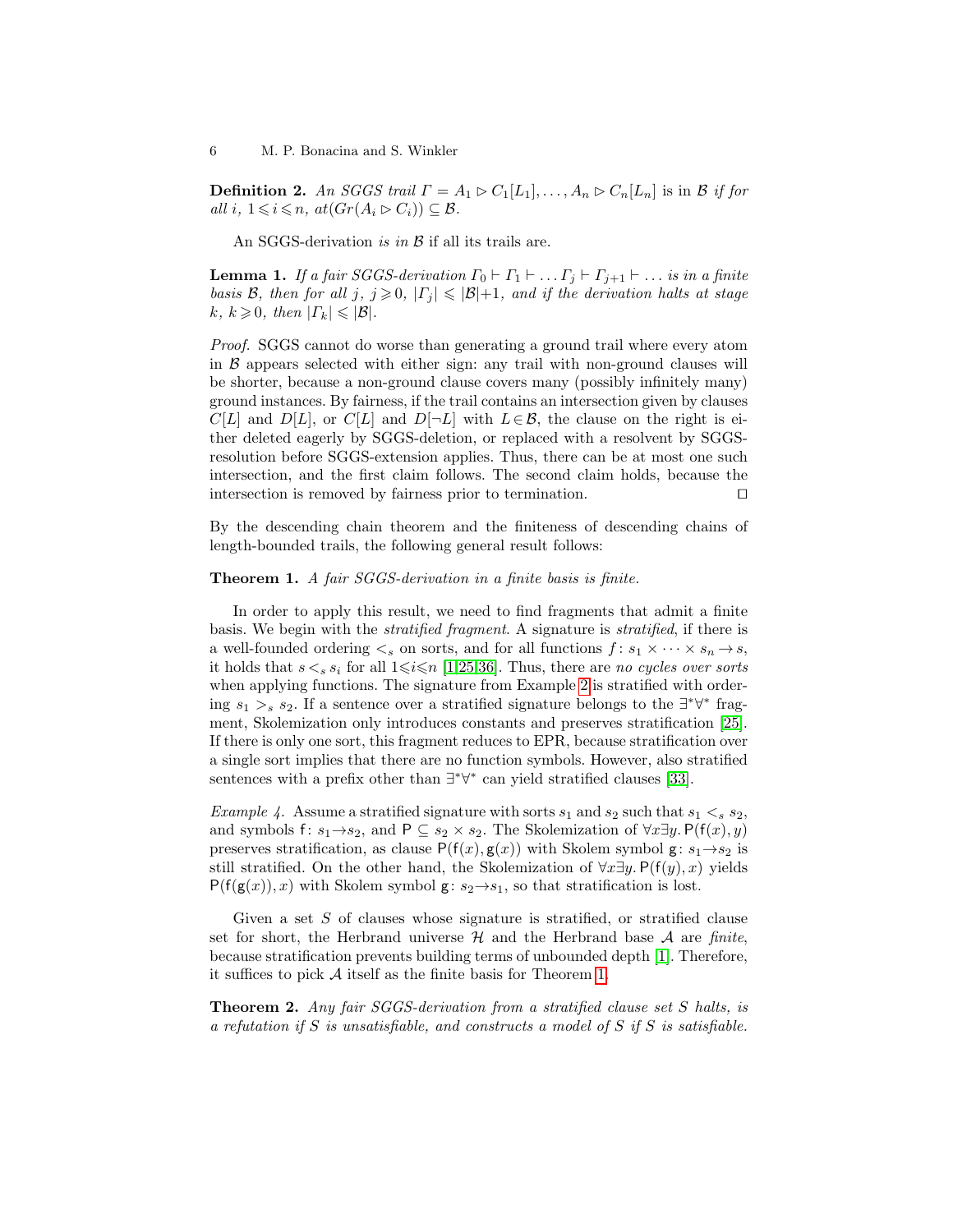However, SGGS-derivations can get exponentially long.

<span id="page-6-2"></span>Example 5. Consider the following clause set  $S_k$  describing a k-digits binary counter [\[38,](#page-17-14) Def. 2.4.10]. Let  $Q$  be a predicate symbol of arity k, and for all i,  $1 \leq i \leq k$ , let  $\overline{0}_i$ ,  $\overline{1}_i$ , and  $\overline{x}_i$  be *i*-tuples of 0's, 1's, and distinct variables  $x_1, \ldots, x_i$ , respectively.  $S_k$  consists of the  $k + 2$  clauses, for  $0 \le m \le k - 1$ ,

$$
C_0 \colon \mathsf{Q}(\overline{0}_k) \quad C_m \colon \neg \mathsf{Q}(\overline{x}_m, 0, \overline{1}_{k-m-1}) \vee \mathsf{Q}(\overline{x}_m, 1, \overline{0}_{k-m-1}) \quad C_{k+1} \colon \neg \mathsf{Q}(\overline{1}_k)
$$

so that it is in EPR. Guided by  $I^-$ , SGGS generates a derivation

| $\Gamma_0$ : $\varepsilon$ $\vdash \Gamma_1$ : $[Q(\overline{0}_k)]$                                                | extend $(C_0)$     |
|---------------------------------------------------------------------------------------------------------------------|--------------------|
| $\vdash \Gamma_2: \ldots, \neg Q(\overline{0}_k) \vee [Q(\overline{0}_{k-1}, 1)]$                                   | extend $(C_{k-1})$ |
| $\vdash \varGamma_3: \ldots, \neg \mathsf{Q}(\overline{0}_{k-1},1) \vee [\mathsf{Q}(\overline{0}_{k-2},1,0)]$       | extend $(C_{k-2})$ |
| $\vdash \Gamma_4: \ldots, \neg Q(\overline{0}_{k-2},1,0) \vee [Q(\overline{0}_{k-2},1,1)]$                          | extend $(C_{k-1})$ |
|                                                                                                                     |                    |
| $\vdash \Gamma_{2^k-1}: \ldots, \neg Q(\overline{1}_{k-2}, 0, 1) \vee [Q(\overline{1}_{k-1}, 0)]$                   | extend $(C_{k-2})$ |
| $\vdash \varGamma_{2^k} : \ldots, \neg Q(\overline{1}_{k-1}, 0) \vee [Q(\overline{1}_k)]$                           | extend $(C_{k-1})$ |
| $\vdash \varGamma_{2^k+1}: \ldots, \neg Q(\overline{1}_{k-1},0) \vee [Q(\overline{1}_k)], [\neg Q(\overline{1}_k)]$ | extend $(C_{k+1})$ |
|                                                                                                                     |                    |

that simulates binary counting by adding a clause in each of these  $2^k+1$  steps till a conflict emerges. Then it takes another  $2^{k+1}$  steps to detect unsatisfiability:

$$
F I_{2^{k}+2}: \ldots, [\neg Q(\bar{1}_{k})], \neg Q(\bar{1}_{k-1}, 0) \lor [Q(\bar{1}_{k})]
$$
 move  
\n
$$
F I_{2^{k}+3}: \ldots, [\neg Q(\bar{1}_{k})], [\neg Q(\bar{1}_{k-1}, 0)]
$$
 move resolve  
\n
$$
F I_{2^{k}+2}: \ldots, [\neg Q(\bar{1}_{k-1}, 0)], \neg Q(\bar{1}_{k-2}, 0, 1) \lor [Q(\bar{1}_{k-1}, 0)], [\neg Q(\bar{1}_{k})]
$$
 move  
\n
$$
F I_{2^{k}+3}: \ldots, [\neg Q(\bar{1}_{k-1}, 0)], [\neg Q(\bar{1}_{k-2}, 0, 1)], [\neg Q(\bar{1}_{k})]
$$
 resolve  
\n
$$
\ldots
$$
  
\n
$$
F I_{2^{k+2}}: [\neg Q(\bar{0}_{k})], [Q(\bar{0}_{k})], \ldots
$$
 move  
\n
$$
F I_{2^{k+2}+1}: \bot, \ldots
$$
 resolve  
\n
$$
F I_{2^{k+2}+1}: \bot, \ldots
$$

Similar to positive resolution<sup>[1](#page-6-1)</sup> [\[38,](#page-17-14) Thm. 2.4.12] or SCL [\[19\]](#page-16-4), SGGS behaves exponentially, whereas resolution offers a refutation in  $2k+1$  steps [\[38,](#page-17-14) Thm. 2.4.11], which shows that in EPR ground resolution (same as positive resolution for  $S_k$ ) can do exponentially worse than resolution [\[34\]](#page-17-15). Encoding  $S_k$  in propositional logic requires exponentially many clauses, as each clause  $C_m$ ,  $1 \leq m \leq k$ , has  $2^m$ ground instances that need to be modeled as distinct propositional clauses. This indicates that generating instances is not good for this example.

# <span id="page-6-0"></span>4 SGGS Decides the Restrained Fragment

We begin with the notion of *ground-preserving* clause, which is convenient for sign-based semantic guidance.

<span id="page-6-1"></span> $\frac{1}{1}$  Every resolution step has a positive parent.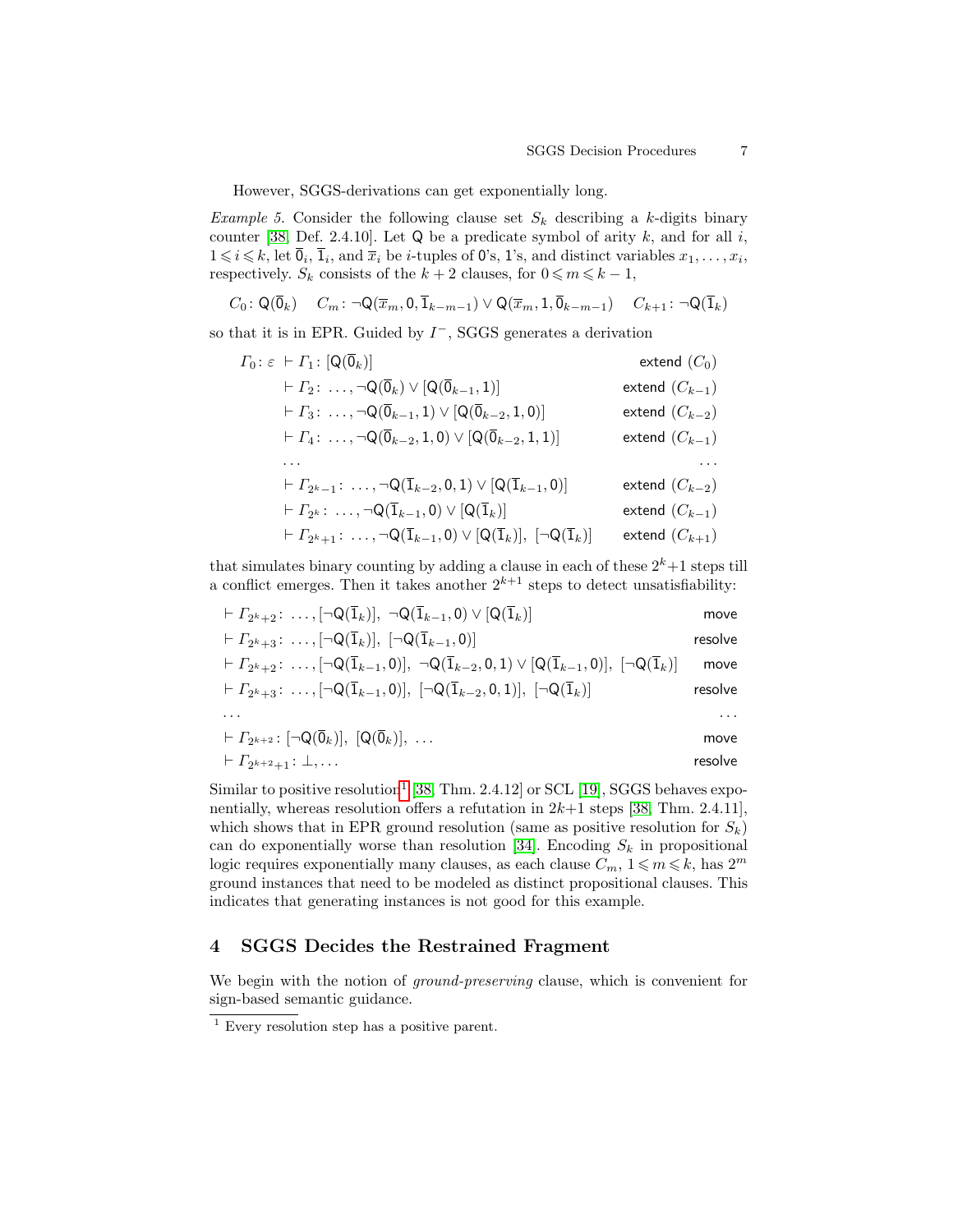**Definition 3.** A clause C is positively ground-preserving if  $Var(C) \subseteq Var(C^{-})$ , and negatively ground-preserving if  $Var(C) \subseteq Var(C^+)$ . A set of clauses is positively/negatively ground-preserving if all its clauses are, and ground-preserving if it is positively or negatively ground-preserving.

For example,  $\neg P(x, y, z) \vee Q(y) \vee Q(f(z))$  and  $\neg Q(x) \vee \neg Q(y)$  are positively ground-preserving, while the clauses in Ex. [5](#page-6-2) are both positively and negatively ground-preserving. We say that  $I$  is *suitable* for a ground-preserving set  $S$  if either I is  $I^-$  and S is positively ground-preserving, or I is  $I^+$  and S is negatively ground-preserving. If S is positively ground-preserving, its positive clauses are ground, positive hyperresolution only generates ground clauses ([\[12\]](#page-16-13), Lem. 3), and similarly for the negative variant. We show that this also holds for SGGS.

<span id="page-7-0"></span>**Lemma 2.** If the input clause set  $S$  is ground-preserving and the initial interpretation is suitable for S, any fair SGGS-derivation from S is ground.

*Proof.* We consider S positively ground-preserving and  $I^-$  (for the dual case one exchanges the signs). The proof is by induction on the length  $n$  of the derivation. The base case  $(n = 0)$  is vacuously true. The induction hypothesis is that the claim holds for a derivation of length n producing trail  $\Gamma$ . Let  $\Gamma \vdash \Gamma'$  be the  $(n+1)$ -th step. Since  $\Gamma$  is ground,  $\Gamma \vdash \Gamma'$  cannot be a splitting step, because any splitting of a ground clause yields the clause itself, and fairness excludes such trivial splittings ([\[14,](#page-16-12) Defs. 32, 47, and 49]). If  $\Gamma \vdash \Gamma'$  is an SGGS-resolution step, it is a ground resolution step, and also  $\Gamma'$  is ground. If  $\Gamma \vdash \Gamma'$  is an SGGS-extension step, it adds an instance  $C\alpha$  of a clause  $C\epsilon S$ , where  $\alpha$  is the simultaneous mgu of all I<sup>-</sup>-true (i.e., negative) literals  $L_1, \ldots, L_n$  in C with as many I<sup>-</sup>-false (i.e., positive) selected literals  $M_1, \ldots, M_n$  in  $\Gamma$  (see Def. [1\)](#page-3-0). Since  $\Gamma$  is ground by induction hypothesis, the clauses containing  $M_1, \ldots, M_n$ are ground and do not have constraints. Thus,  $L_1 \alpha, \ldots, L_n \alpha$  are also ground. The  $I^-$ -false literals of  $C\alpha$  are ground, because C is positively ground-preserving (i.e.,  $Var(C) \subseteq Var(C^{-})$ ), so that all its variables get grounded by  $\alpha$ . Hence  $C\alpha$ and  $\Gamma'$  are ground.

<span id="page-7-1"></span>The next example illustrates Lemma [2](#page-7-0) and gives the intuition for restrainedness.

Example 6. Assume a positively ground-preserving set S which includes:

$$
\mathsf{P}(\mathsf{s}^{10}(0), \mathsf{s}^9(0)) \quad (i), \quad \neg \mathsf{P}(\mathsf{s}(\mathsf{s}(x)), y) \vee \mathsf{P}(x, \mathsf{s}(y)) \quad (ii), \quad \neg \mathsf{P}(\mathsf{s}(0), 0) \quad (iii),
$$

and  $I^-$  is the initial interpretation. SGGS starts with an extension that puts the positive clause  $P(10, 9)$  on the trail, where we write n for  $s<sup>n</sup>(0)$ . Subsequent extensions unify the negative literal in clause  $(ii)$  with some positive ground literal on the trail, so that new literals in added clauses are positive:

$$
T_0: \varepsilon \vdash T_1: [P(10,9)]
$$
  
 
$$
\vdash T_2: [P(10,9)], \neg P(10,9) \lor [P(8,10)]
$$
  
 
$$
\vdash T_3: [P(10,9)], \neg P(10,9) \lor [P(8,10)], \neg P(8,10) \lor [P(6,11)].
$$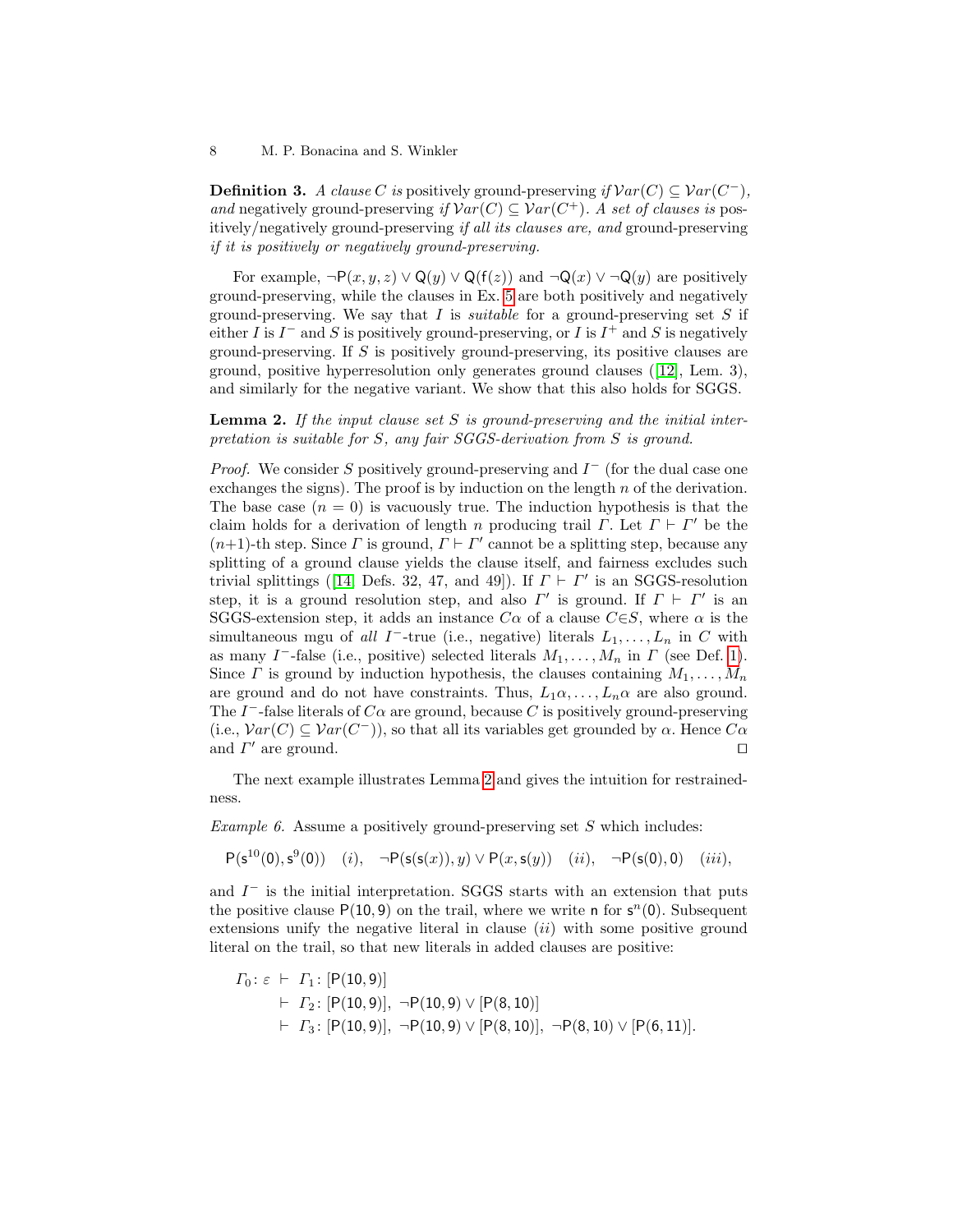The positive literals have decreasing number of symbols, matching the fact that  $P(s(s(x)), y) \succ P(x, s(y))$  in (*ii*) for  $\succ$  any lexicographic path ordering (LPO).

This suggests to strengthen ground-preservingness with an ordering (unrelated to the SGGS-suitable ordering of Sect. [2\)](#page-1-0) to get a finite basis.

<span id="page-8-0"></span>**Definition 4.** A quasi-ordering  $\succeq$  on terms and atoms is restraining, if (i) it is stable under substitution, (ii) the strict ordering  $\succ = \succeq \setminus \preceq$  is well-founded, and (iii) the equivalence  $\approx$  =  $\succeq$   $\cap$   $\preceq$  has finite equivalence classes.

Note that Condition (i) implies that  $\succ$  and  $\approx$  are stable under substitution. From now on,  $\succeq$  is a restraining quasi-ordering. Let  $\mathcal{A}_S$  be the set of ground atoms occurring in S, and  $\mathcal{A}_{S}^{\preceq}$  the subset of the Herbrand base A of ground atoms upper-bounded by  $\mathcal{A}_S$ , so  $\mathcal{A}_S^{\preceq} = \{L : L \in \mathcal{A}, \exists M \in \mathcal{A}_S \text{ with } M \succeq L\}.$ By Conditions (ii) and (iii) in Def. [4,](#page-8-0)  $\mathcal{A}_{S}^{\preceq}$  is finite and thus can serve as basis.

<span id="page-8-2"></span>**Definition 5.** A clause C is (strictly) positively restrained if it is positively ground preserving, and for all non-ground literals  $L \in C^+$  there is a literal  $M \in C^-$  such that  $at(M) \succeq at(L)$   $(at(M) \succ at(L))$ . A set of clauses is positively restrained if all its clauses are.

Negatively restrained clauses and clause sets are defined similarly, and a set of clauses is restrained if it is positively or negatively restrained. The set in Example [6](#page-7-1) is strictly positively restrained. We see next the role of the quasiordering.

<span id="page-8-3"></span>Example 7. Problem PLA030-1 in TPTP is neither stratified, nor monadic, nor guarded. Its clause differ $(x, y) \lor \neg$ differ $(y, x)$  cannot be shown *strictly* restrained. Let  $\succ_{\text{acrop}}$  be an AC-compatible [\[40\]](#page-17-16) recursive path ordering with differ as an ACsymbol, meaning associative-commutative. The quasi-ordering  $\succeq_{\mathsf{acropo}}$ , built from  $\succ_{\text{acropo}}$  and the AC-equivalence  $\approx_{AC}$  that has finite equivalence classes, satisfies differ(x, y) $\succeq_{\text{acrop}}$ differ(y, x), and shows that PLA030-1 is negatively restrained.

Restrainedness is undecidable in general, but decidable for fixed, suitable orderings. If S is restrained, a fair SGGS-derivation will be in  $\mathcal{A}_{S}^{\preceq}$ .

<span id="page-8-1"></span>**Lemma 3.** If the input clause set  $S$  is restrained and the initial interpretation is suitable for S, any fair SGGS-derivation from S is in  $\mathcal{A}_{S}^{\preceq}$ .

*Proof.* We consider S positively ground-preserving and  $I^-$  (for the dual case one exchanges the signs). Since the set is restrained hence ground-preserving, the derivation is ground by Lemma [2](#page-7-0) (†). The proof is by induction on the length n of the derivation, and it follows the same pattern as that of Lemma [2.](#page-7-0) Let  $\Gamma \vdash \Gamma'$  be the  $(n+1)$ -th step. By induction hypothesis,  $\Gamma$  is in  $\mathcal{A}_{S}^{\preceq}$ . If  $\Gamma \vdash \Gamma'$  is an SGGS-resolution step, it is a ground resolution step which does not generate new atoms, and also  $\Gamma'$  is in  $\mathcal{A}_{S}^{\leq}$ . If  $\Gamma \vdash \Gamma'$  is an SGGS-extension step, it adds an instance  $C\alpha$  of a clause  $C\epsilon S$ , where  $\alpha$  is the simultaneous mgu of all I<sup>-</sup>-true (i.e., negative) literals  $\neg L_1, \ldots, \neg L_n$  in C with as many I<sup>-</sup>-false (i.e., positive) selected literals  $M_1, \ldots, M_n$  in  $\Gamma$ . The literals  $M_1, \ldots, M_n$  are ground by (†), and by induction hypothesis they are in  $\mathcal{A}_{S}^{\preceq}$ . We have to show  $at(C\alpha) \subseteq \mathcal{A}_{S}^{\preceq}$ .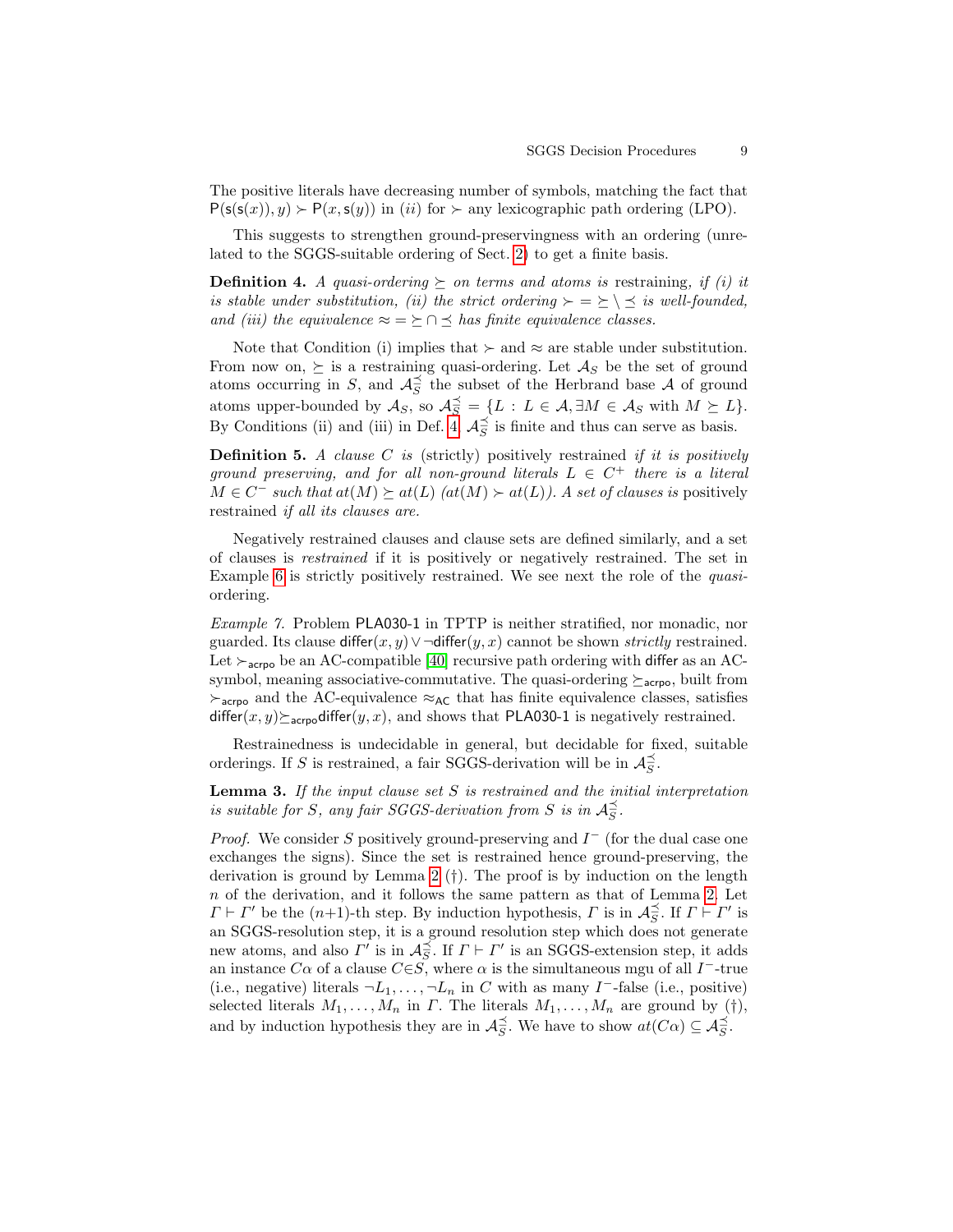- For the negative literals  $\neg L_1 \alpha, \dots, \neg L_n \alpha$  we have  $L_i \alpha = M_i \alpha = M_i \in \mathcal{A}_{\overline{S}}^{\preceq}$ .
- Let L be a literal in  $C^+$ . If L is ground, then  $L\alpha = L \in \mathcal{A}_S \subseteq \mathcal{A}_S^{\preceq}$ . If L is not ground, by positive restrainedness there exists a  $\neg L_i$ ,  $1 \leq i \leq n$ , such that  $L_i \succeq L$ . By stability,  $L_i \alpha \succeq L\alpha$ . Since for all  $i, 1 \leq i \leq n$ ,  $M_i \in \mathcal{A}_{S}^{\preceq}$  and  $M_i = M_i \alpha = L_i \alpha \succeq L \alpha$ , we have  $L \alpha \in \mathcal{A}_{S}^{\preceq}$ . The contract of  $\Box$

Therefore, as  $\mathcal{A}_{S}^{\preceq}$  is finite, Theorem [1](#page-5-0) applies.

<span id="page-9-0"></span>Theorem 3. Any fair SGGS-derivation from a restrained clause set S with a suitable initial interpretation for S halts, is a refutation if S is unsatisfiable, and constructs a model of  $S$  if  $S$  is satisfiable.

Restrainedness also makes it possible to derive an upper bound on the cardinality of a single-sorted model, defined as the cardinality of its domain. Let  $\mathcal{H}_{S}^{\preceq}$ be the set  $\mathcal{H}_{S}^{\preceq} = \{t : t \text{ is a strict subterm of } L \text{ for some } L \in \mathcal{A}_{S}^{\preceq} \}.$ 

<span id="page-9-1"></span>Theorem 4. A restrained satisfiable clause set S has a model of cardinality at most  $|\mathcal{H}_{S}^{\preceq}|+1$  that can be extracted from the limit of any fair SGGS-derivation from S with suitable initial interpretation I.

*Proof.* By Thm. [3](#page-9-0) the derivation halts with some trail  $\Gamma$ , and by Lems. [2](#page-7-0) and [3,](#page-8-1)  $\Gamma$ contains only ground clauses whose atoms are in  $\mathcal{A}_{S}^{\preceq}$ . Since SGGS is model complete,  $I[I] \models S$ . Consider the following interpretation J with domain  $\mathcal{H}_{S}^{\preceq} \uplus \{u\},$ where u is a new constant symbol: for every constant symbol c we set  $c^J = c$  if  $c \in \mathcal{H}_{S}^{\preceq}$ , and  $c^{J} = u$  otherwise. For every *n*-ary  $(n \geq 1)$  function symbol f, we set  $f^{J}(t_1, \ldots, t_n) = f(t_1^{J}, \ldots, t_n^{J})$  if  $f(t_1, \ldots, t_n) \in \mathcal{H}_{S}^{\preceq}$ , and  $f^{J}(t_1, \ldots, t_n) = u$  otherwise. For every predicate symbol  $P, (t_1, \ldots, t_n) \in P^J$  if  $I[\Gamma] \models P(t_1, \ldots, t_n)$ . Note that J is well-defined because if  $f(t_1, \ldots, t_n) \in \mathcal{H}_{S}^{\preceq}$  then  $t_1, \ldots, t_n$  are also, hence all terms are interpreted in  $\mathcal{H}_{S}^{\preceq}\uplus\{u\}$ . As  $J$  agrees with  $I[I]$  on all atoms,  $J \models S$ , and it has cardinality  $|\mathcal{H}_{S}^{\preceq}| + 1$  by construction.

Therefore the restrained fragment also enjoys the small model property.

<span id="page-9-2"></span>*Example 8.* The satisfiable clause set S (PUZ054-1 in TPTP) extending Ex. [6:](#page-7-1)

$$
P(s^{10}(0), s^{9}(0)), \quad \neg P(s(s(x)), y) \lor P(x, s(y)), \quad \neg P(x, s(s(y))) \lor P(x, s(y)),
$$
  

$$
\neg P(s(0), 0), \quad \neg P(s(x), s(y)) \lor P(s(x), y),
$$

is neither in EPR, nor in  $\textsf{FO}^2$ , nor in the monadic class. However, it can be shown strictly positively restrained by a Knuth-Bendix ordering (KBO)  $\succ$  with empty precedence and weights  $w(P) = 0$  and  $w_0 = w(s) = w(0) = 1$ , where  $w_0$  is the weight of variables. The largest atom in  $\mathcal{A}_S = \{P(s^{10}(0), s^9(0)), P(s(0), 0)\}\)$  has weight  $w(P(s^{10}(0), s^{9}(0))) = 21$ . No atom L of the form  $P(s^{n}(0), s^{m}(0))$  in  $\mathcal{A}_{\overline{S}}^{\preceq}$  can have a subterm  $s^k(0)$  with  $k > 19$ , because otherwise  $w(L) > w(P(s^{10}(0), s^9(0)))$ . Therefore, we have  $\mathcal{H}_{S}^{\preceq} = \{s^{i}(0) : 0 \leq i \leq 19\}$  and there is a model of cardinality at most 21 by Theorem [4.](#page-9-1)

We next consider PVD [\[17\]](#page-16-7). Let  $\text{depth}(C)$  be the maximum depth of an atom in clause C, and depth<sub>x</sub>(C) the maximum occurrence depth in C of  $x \in Var(C)$ .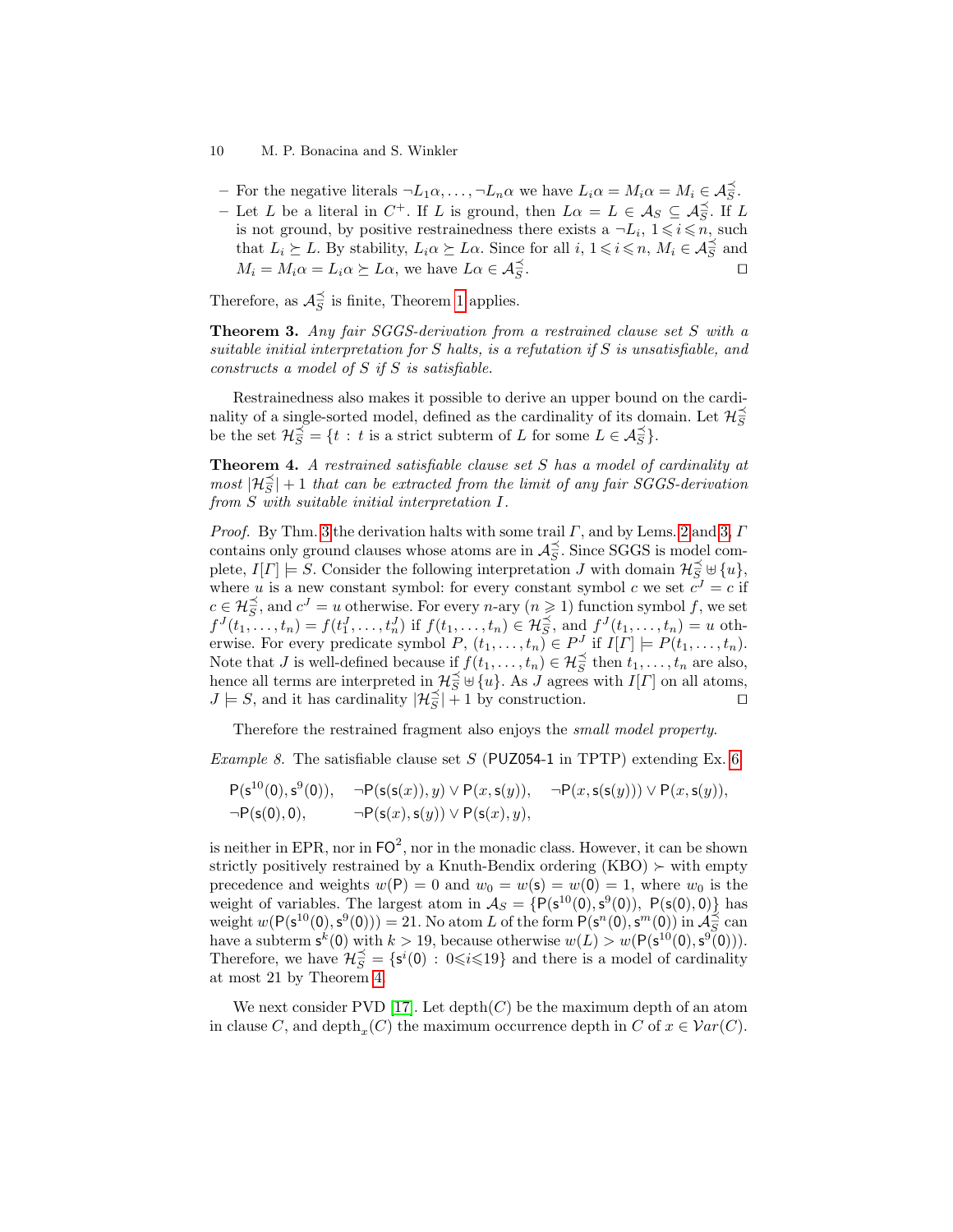**Definition 6.** A clause set S is in PVD if every clause  $C \in S$  is positively ground-preserving and  $\forall x \in Var(C^+)$  it holds that  $depth_x(C^+) \leqslant depth_x(C^-)$ .

Let  $\mathcal{A}_d$  be the subset of the Herbrand base  $\mathcal A$  containing all ground atoms whose depth does not exceed d.

**Lemma 4.** If the input clause set S is in PVD and has maximal depth  $d$  then any fair SGGS-derivation from S using  $I^-$  is in  $\mathcal{A}_d$ .

*Proof.* Since  $S$  is in PVD and hence ground-preserving, by Lemma [2](#page-7-0) the derivation is ground (†). The proof is by induction on the length n of the derivation, and follows that of Lemma [3](#page-8-1) except for the extension case in the inductive step. Let  $\Gamma \vdash \Gamma'$  be an SGGS-extension step as described in the proof of Lemma [3.](#page-8-1) The positive literals  $M_1, \ldots, M_n$  are ground by (†) and by induction hypothesis in  $\mathcal{A}_d$ . Since  $L_i \alpha = M_i \alpha = M_i$  for all  $i, 1 \leqslant i \leqslant n$ , the atoms  $L_i \alpha$  in  $C^- \alpha$  are ground and in  $A_d$ . Let L be a literal in  $C^+$ . Since S is in PVD, every variable in L occurs at a lower or equal depth in some  $L_i$   $(1 \leq i \leq n)$ . Therefore,  $L\alpha$  is ground and its depth cannot exceed that of  $L_i \alpha$ , so that  $L \alpha \in \mathcal{A}_d$ .

Since  $A_d$  is a finite basis, termination follows from Theorem [1.](#page-5-0)

**Theorem 5.** Any fair SGGS-derivation using  $I^-$  from a PVD set S halts, is a refutation if S is unsatisfiable, and constructs a model of S if S is satisfiable.

## <span id="page-10-0"></span>5 Ordered Resolution Decides the Restrained Fragment

In this section we work with the positively restrained fragment; the case for the negatively restrained one is symmetric. Let > be a stable and well-founded ordering on literals, such that positive literals are maximal only in positive clauses, so that ordered resolution is positive ordered resolution. In this way, the ordering embeds the suitable sign-based semantic guidance for the positively restrained fragment. The ordering  $>$  could be the extension of the restraining ordering  $\succ$ (see Definition [5\)](#page-8-2) to literals, but does not have to be. We use the following nota-tions [\[18\]](#page-16-0):  $Res_{>}(S)$  denotes the set of ordered resolvents generated from parents in S;  $R_{>}^{0}(S) = S, R_{>}^{k+1}(S) = R_{>}^{k}(S) \cup Res_{>}(R_{>}^{k}(S))$ , and  $R_{>}^{*}(S) = \bigcup_{k \geq 0} R_{>}^{k}(S)$ . We begin with an auxiliary lemma.

<span id="page-10-1"></span>**Lemma 5.** If S is positively restrained, then for all  $C \in R_{>}^{*}(S)$ , for all  $L \in C^{+}$ either (i)  $L \in \mathcal{A}_{S}^{\preceq}$ , or (ii)  $at(M) \succeq at(L)$  for some  $M \in C^{-}$ .

*Proof.* The proof is by induction on the stage k of the construction of  $R^*_{\geq}(S)$ . For  $k=0$ , the clauses in  $R_{>}^0(S) = S$  satisfy the claim by the definitions of restrainedness,  $\mathcal{A}_S$ , and  $\mathcal{A}_S^{\preceq}$ . The induction hypothesis is that all clauses in  $R_{\gt}^k(S)$  satisfy the claim. For the inductive step, let  $C\sigma \vee D\sigma$  be a resolvent in  $Res_{>}(R_{>}^{k}(S))$ generated from parents  $\neg L \lor C$  and  $L' \lor D$ , where  $\neg L\sigma$  and  $L'\sigma$  are  $\gt$ -maximal literals, and  $L\sigma = L'\sigma$  for mgu  $\sigma$ . The clause  $L' \vee D$  must be positive, otherwise  $L' \sigma$  cannot be >-maximal. Since  $L' \vee D \in R^k_{\geq}(S)$ , by induction hypothesis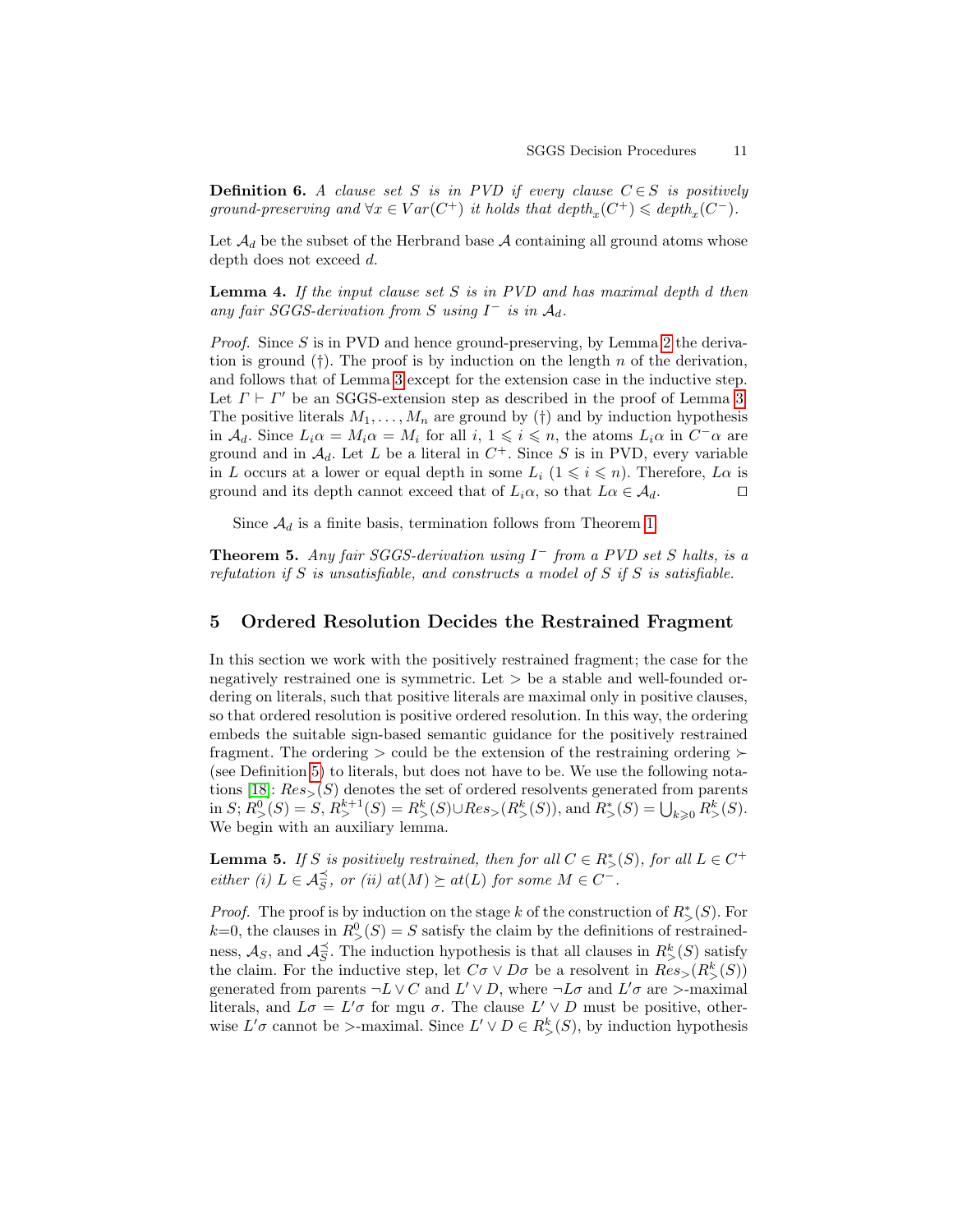$at(L' \vee D) \subseteq \mathcal{A}_{\overline{S}}^{\preceq}(\dagger)$ , which means  $L' \vee D$  is ground,  $(L' \vee D)\sigma = L' \vee D$ , and all atoms in  $D\sigma$  are in  $\mathcal{A}_{\overline{S}}^{\preceq}$ . For the positive literals in  $C\sigma$ , let  $M\sigma$  be one of them, so  $M \in C^+$ . Since  $\neg L \vee C$  is in  $R^k_{\gt}(S)$ , by induction hypothesis, either (i)  $M \in \mathcal{A}_{S}^{\preceq}$ , or (ii)  $M' \succeq M$  for some negative literal  $\neg M'$  in  $\neg L \vee C$ . In case (i), M is ground,  $M\sigma = M$ , and  $M\sigma \in \mathcal{A}_{S}^{\preceq}$ . In case (ii), if  $\neg M'$  occurs in C then  $\neg M'\sigma \in C\sigma$ , and  $M'\sigma \succeq M\sigma$  holds by stability, so that the claim holds. Otherwise,  $\neg M'$  is the resolved-upon literal  $\neg L$  with  $L\sigma = L'\sigma$ . Thus,  $L = M' \succeq M$ , which implies  $L\sigma \succeq M\sigma$  by stability, and since L' is ground,  $L'\sigma = L'$ . By (†),  $L' \in \mathcal{A}_{S}^{\preceq}$ . Since  $L' = L'\sigma = L\sigma \succeq M\sigma$ , we have  $M\sigma \in \mathcal{A}_{S}^{\preceq}$  by definition of  $\mathcal{A}_{S}^{\preceq}$ .

**Theorem 6.** Any fair ordered resolution derivation using  $>$  from a restrained clause set S terminates, and is a refutation if S is unsatisfiable.

*Proof.* Let S be positively restrained. We show that  $R^*_{\geq}(S)$  is finite. The claim then follows from refutational completeness of ordered resolution. We first show the following (†): for every ordered resolvent  $C\sigma \vee D\sigma$  in  $R^*_{\geq}(S)$  from parents  $\neg L \lor C$  and  $L' \lor D$  and mgu  $\sigma$ ,  $L' \lor D$  is ground and positive, and  $C\sigma \lor D\sigma$  has strictly fewer negative literals than  $\neg L \vee C$ . Indeed, by the definition of ordered resolution,  $\neg L\sigma$  and  $L'\sigma$  are >-maximal in  $(\neg L \vee C)\sigma$  and  $(L' \vee D)\sigma$ , respectively. The clause  $L' \vee D$  must be positive, otherwise  $L' \sigma$  cannot be >-maximal. By Lemma [5,](#page-10-1) every positive literal in a positive clause is in  $\mathcal{A}_{S}^{\preceq}$ , and therefore it is ground. Thus, in the resolvent  $C\sigma \vee D\sigma$  the literals in  $D\sigma$  are positive, hence  $C\sigma \vee D\sigma$  has fewer negative literals than  $\neg L \vee C$ .

Now suppose that  $R^*_{\geq}(S)$  is infinite. Observation (†) reveals that the number of negative literals decreases with every resolution step. Hence, if  $R^*_{\geq}(S)$  is infinite, it must contain infinitely many positive clauses. By Lemma [5,](#page-10-1) these positive clauses are ground, and all their atoms are in the finite basis  $\mathcal{A}_{\overline{S}}^{\preceq}$ . As repeated literals in ground clauses disappear by merging, the number of ground clauses that can be built from  $\mathcal{A}_{S}^{\preceq}$  is finite. This contradicts  $R_{\gt}^{*}(S)$  being infinite.  $\square$ 

This result extends to other positive resolution strategies.

Corollary 1. Hyperresolution and >-ordered resolution with negative selection decide the positively restrained fragment.

The next example shows that SGGS can be exponentially more efficient than these saturation-based resolution strategies because it is model-based.

*Example 9.* Consider the following parametric clause set  $S_n$  consisting of  $n + 1$ clauses, using  $i+1$ -ary predicates  $\overline{P}_i$  and constants  $c_i$ , for all  $i, 0 \leq i \leq n$ :

$$
P_0(c_0) \vee P_0(c_1) \vee \cdots \vee P_0(c_n) \qquad \qquad (C_0),
$$

$$
\neg P_0(x_1) \lor P_1(x_1, c_0) \lor P_1(x_1, c_1) \lor \cdots \lor P_1(x_1, c_n)
$$
\n(C\_1),

$$
\neg P_1(x_1, x_2) \lor P_2(x_1, x_2, c_0) \lor \dots \lor P_2(x_1, x_2, c_n)
$$
 (C<sub>2</sub>),

$$
0.01\leq i\leq n-1, \quad i\leq n-1, \quad i\leq n-1, \quad i\leq n-1, \quad i\leq n-1, \quad i\leq n-1
$$

$$
\neg P_{n-1}(x_1,\ldots,x_n)\vee P_n(x_1,\ldots,x_n,\mathsf{c}_0)\vee\cdots\vee P_n(x_1,\ldots,x_n,\mathsf{c}_n) \qquad (C_n).
$$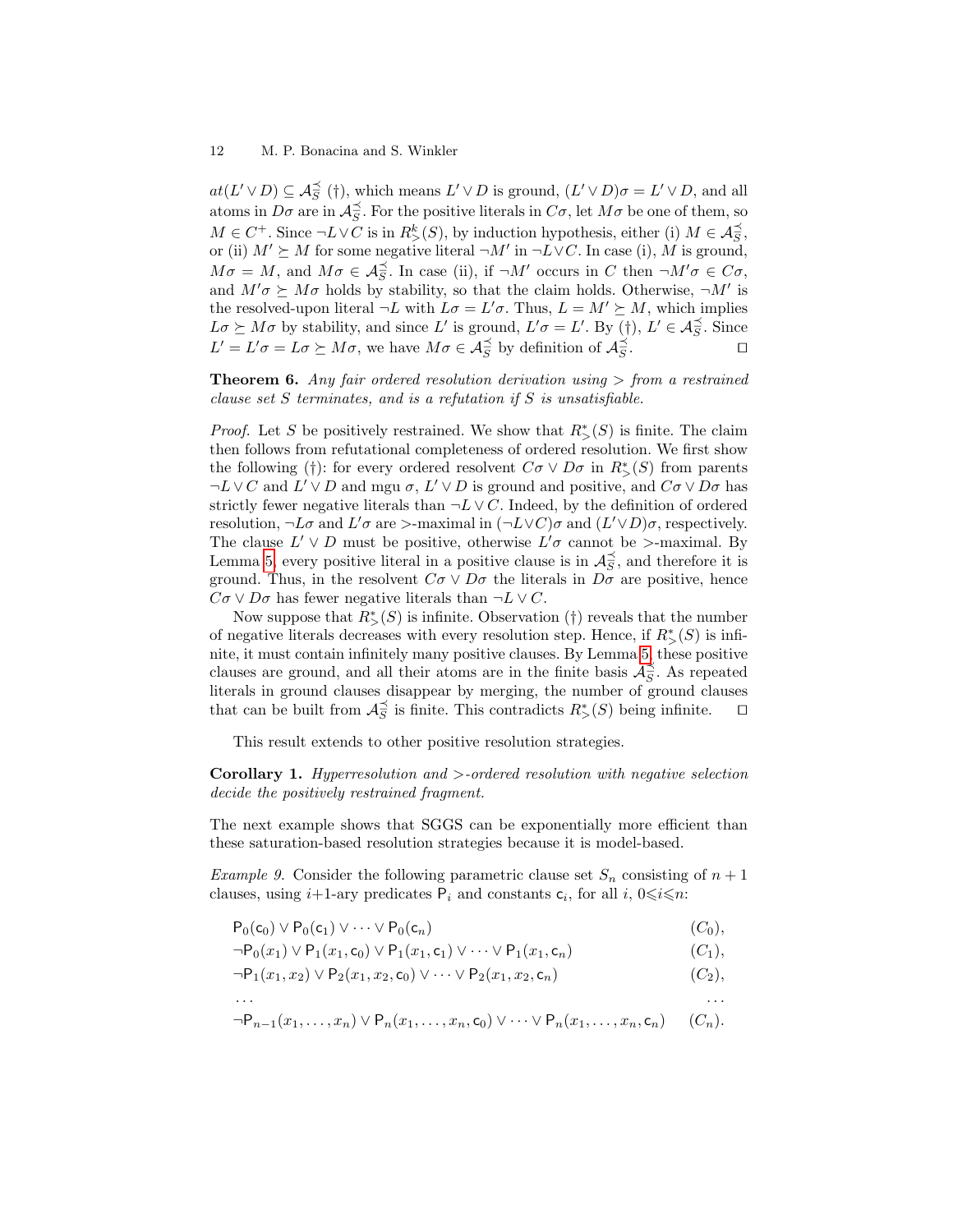The set  $S_n$  is positively restrained by an LPO with precedence  $P_0 > \cdots >$  $P_n > c_i$  for all i,  $0 \le i \le n$ . SGGS with  $I^-$  simply selects one positive literal per clause and detects satisfiability after  $n + 1$  SGGS-extension steps, producing for instance the model where  $P_0(c_0), P_1(c_0, c_0), \ldots, P_n(c_0, \ldots, c_0)$  are true and all other atoms are false. A saturation by any of the above positive resolution strategies produces exponentially many clauses, because for all i,  $0 \le i \le n$ , all n positive literals in  $C_i$  unify with the negative literal in  $C_{i+1}$ , generating  $n^{i+1}$ positive clauses, so that the clause count is given by  $\sum_{k=1}^{n+1} n^k$ .

### <span id="page-12-0"></span>6 Experiments

We begin by reducing positive restrainedness (the negative case is similar) to termination of rewrite systems, so that termination tools can yield a partial practical test. Since restrainedness employs a quasi-ordering, we consider unsorted rewrite systems R and E, and rewriting modulo  $\rightarrow_{\mathcal{R}/\mathcal{E}}$  defined by  $\leftrightarrow_{\mathcal{E}}^* \circ \rightarrow_{\mathcal{R}} \circ \leftrightarrow_{\mathcal{E}}^*$ .

<span id="page-12-1"></span>**Definition 7.** Given a clause set S, a pair of rewrite systems  $(\mathcal{R}_S, \mathcal{E}_S)$  is positively restraining for S if for all clauses  $C \in S$  and all non-ground literals  $L \in C^+$ , there is a rule  $at(M) \to at(L)$  in  $\mathcal{R}_S \cup \mathcal{E}_S$  for some literal  $M \in C^-$ .

Let  $(\mathcal{R}_S, \mathcal{E}_S)$  be positively restraining for S. For instance, for Example [8,](#page-9-2)  $\mathcal{R}_S$  will consist of  $P(s(s(x)), y) \rightarrow P(x, s(y)), P(x, s(s(y))) \rightarrow P(x, s(y)),$  and  $P(s(x), s(y)) \rightarrow P(s(x), y)$ , while  $\mathcal{E}_S = \emptyset$ . A common situation is that  $\mathcal{E}_S$  has permutative rules, as in Ex. [7](#page-8-3) where  $\text{differ}(x, y) \rightarrow \text{differ}(y, x)$  will be in  $\mathcal{E}_S$ .

**Lemma 6.** (1) If  $\rightarrow_{\mathcal{R}_S}$  is terminating and  $\mathcal{E}_S = \emptyset$ , clause set S is strictly positively restrained. (2) If  $\rightarrow_{\mathcal{R}_S/\mathcal{E}_S}$  is terminating,  $Var(t) = Var(u)$  for all  $t \rightarrow u$ in  $\mathcal{E}_S$ , and  $\leftrightarrow_{\mathcal{E}}^*$  has finite equivalence classes, S is positively restrained.

*Proof.* (1) Since  $\rightarrow_{\mathcal{R}_S}$  is terminating, for all  $t \rightarrow u$  in  $\mathcal{R}_S$ ,  $Var(u) \subseteq Var(t)$ , so that  $S$  is positively ground-preserving.  $S$  is strictly positively restrained by the quasi-ordering  $\to_{\mathcal{R}_S}^*$ : indeed,  $\to_{\mathcal{R}_S}^*$  is stable,  $\to_{\mathcal{R}_S}^+$  is well-founded, and the equivalence classes of  $\rightarrow_{\mathcal{R}_S}^* \cap_{\mathcal{R}_S^*} \leftarrow$ , which is identity, are finite. (2) Since  $\rightarrow_{\mathcal{R}_S/\mathcal{E}_S}$ is terminating, for all  $t \to u$  in  $\mathcal{R}_S$ ,  $Var(u) \subseteq Var(t)$ , and for all  $t \to u$  in  $\mathcal{E}_S$ ,  $Var(u) = Var(t)$  by hypothesis, so that S is positively ground-preserving. S is positively restrained by  $\to_{\mathcal{R}_S/\mathcal{E}_S}^*$ : indeed,  $\to_{\mathcal{R}_S/\mathcal{E}_S}^*$  is stable,  $\to_{\mathcal{R}_S/\mathcal{E}_S}^+$  is wellfounded, and the equivalence classes of  $\leftrightarrow_{\mathcal{E}}^*$  are finite by hypothesis.

For the experiments, given a clause set  $S$ , a script named StoR generates rewrite systems  $\mathcal{R}_S$  and  $\mathcal{E}_S$  that can be fed to a termination tool. The source of clause sets is TPTP 7.2.0 and the termination tool is  $T_{\overline{12}}$  [\[27\]](#page-17-17). All problems in the FOF category are transformed into conjunctive normal form, excluding those with equality (whether sets with equality can be restrained is a topic for future work). Besides 1,539 inputs where either  $StoR$  or  $T<sub>T</sub>T<sub>2</sub>$  timed out, out of the remaining  $3,462$  problems,  $T_{TT}$  found  $313$  restrained ones. For those still undetermined, we tested whether it is sufficient to flip the sign of all literals with a certain predicate to get a restrained problem, which succeeded in 36 cases, for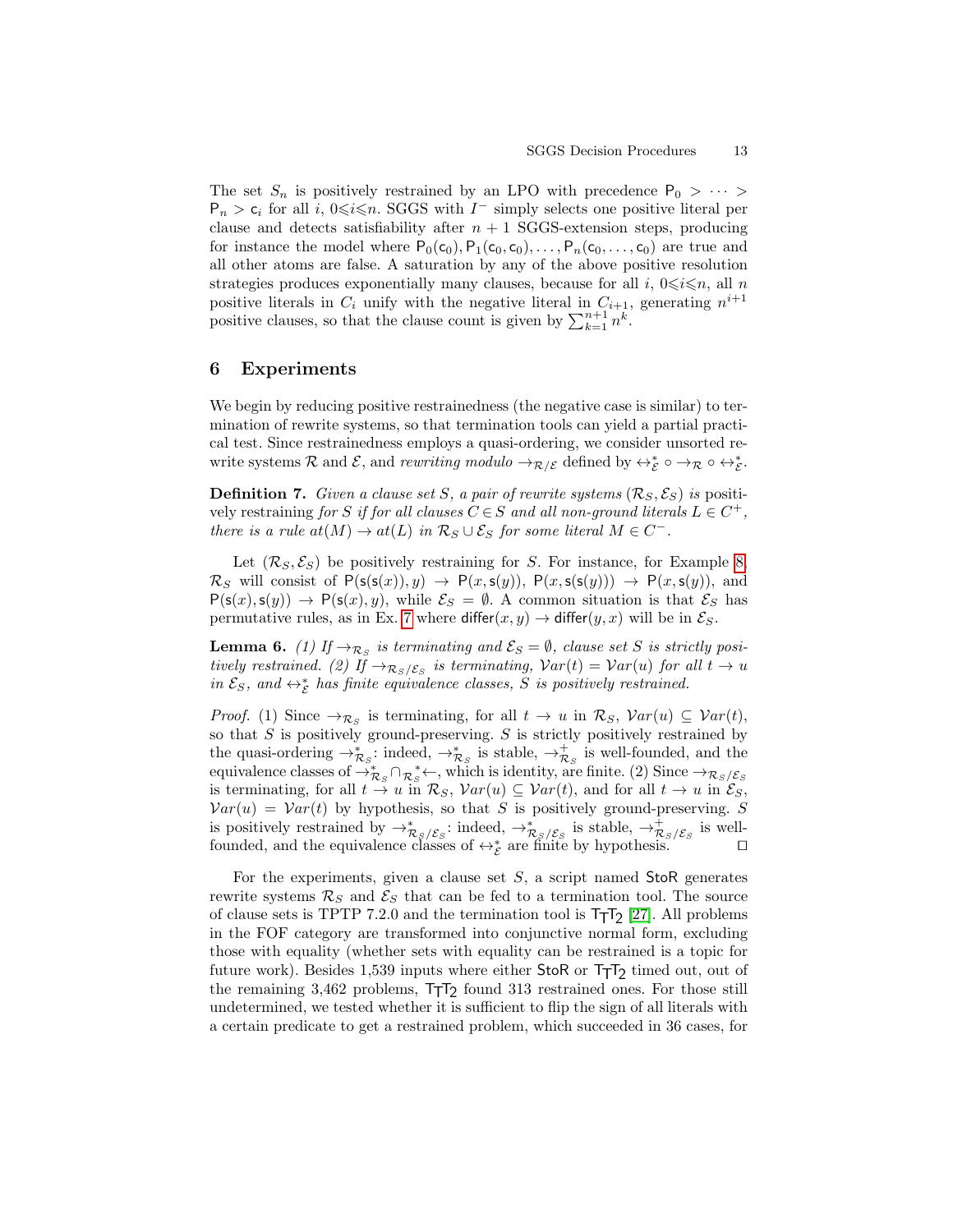a total of 349 restrained problems. Of these, 277 are positively restrained, 181 negatively restrained, and 109 are both; 74 are ground, 232 are PVD, 277 are stratified, 252 are EPR, 169 are monadic, 204 are  $\textsf{FO}^2$ , 209 are guarded, but 43 problems do not fall in any of these classes, and therefore, to the best of our knowledge, they are proved decidable here for the first time. The average TPTP rating of the 349 problems is 0.1, and that of the 43 problems is 0.015, where 0.1 means that the problem can be solved by most provers. However, the group of 349 includes hard problems such as instances of the binary counter problem in Example [5](#page-6-2) (MSC015-1.n), and Rubik's cube problems (e.g., PUZ052-1). For example, MSC015-1.030 is restrained and has rating 1.00, that is, no theorem prover could solve it so far within the timeout allowed in the CASC competition.

Example 10. Problem HWV036-2 (cf. Example [1\)](#page-0-0) is a set of axioms with no ground atoms, so that  $\mathcal{H}_{S}^{\preceq}$  is empty, and the model constructed according to Theorem [4](#page-9-1) is trivial. Several other problems combine this set with ground clauses to prove theorems from those axioms. For example, HWV008-2.002 adds 23 ground clauses. As we found a terminating positively restraining rewrite system for HWV008-2.002, this problem, as well as HWV036-2, is strictly restrained.

An SGGS prototype named Koala was built reusing code for basic data structures, term indexing, and type inference from iProver [\[24,](#page-17-11)[26\]](#page-17-12). In Koala, the SGGS trail is represented as a list of constrained clauses, with constraints maintained in standardized form (see Sect. [2](#page-1-0) and [\[14,](#page-16-12) Sect. 7]), and selected literals stored in a discrimination tree, since SGGS-extension requires to find selected literals that unify with literals in an input clause (cf. Definition [1\)](#page-3-0). Koala takes sorts into account when checking satisfiability of constraints (e.g., Example [2\)](#page-2-0), and implements a *fair search plan* which ensures that all derivations are fair (see Sect. [2\)](#page-1-0). The *SGGS-suitable ordering* is a KBO with built-in precedence,  $w_0 = 1$ , and weight 1 for all function and predicate symbols in order to extend the size ordering. Koala also sorts by this ordering the clauses in a splitting, according to the SGGS notion of preferred clause in a splitting [\[14,](#page-16-12) Def. 22]).

Koala picks either  $I^-$  or  $I^+$  as initial interpretation, based on whether the problem is positively or negatively ground-preserving, which overapproximates positively or negatively restrained. Koala implements the above mentioned signflipping test to obtain more ground-preserving sets. In order to recognize stratified input problems, one can compute the sort dependency graph and check for acyclicity [\[25\]](#page-17-8), or let Koala apply type inference. For all experiments with Koala, the time-out was 300 sec of wall clock time. Out of the above 349 restrained problems, Koala shows that 50 are satisfiable and 283 unsatisfiable. Of 351 PVD problems, not including the 232 ones in the set of 349 restrained problems, Koala discovers 232 unsatisfiable and 76 satisfiable instances. Of the 1,246 stratified problems found in the FOF category by the above acyclicity test, Koala solves 643 unsatisfiable and 277 satisfiable instances. The list of the 349 restrained sets with their properties and restraining rewrite systems, as well as detailed results of the experiments with Koala are available.<sup>[2](#page-13-0)</sup>

<span id="page-13-0"></span><sup>2</sup> <http://profs.scienze.univr.it/winkler/sggsdp/>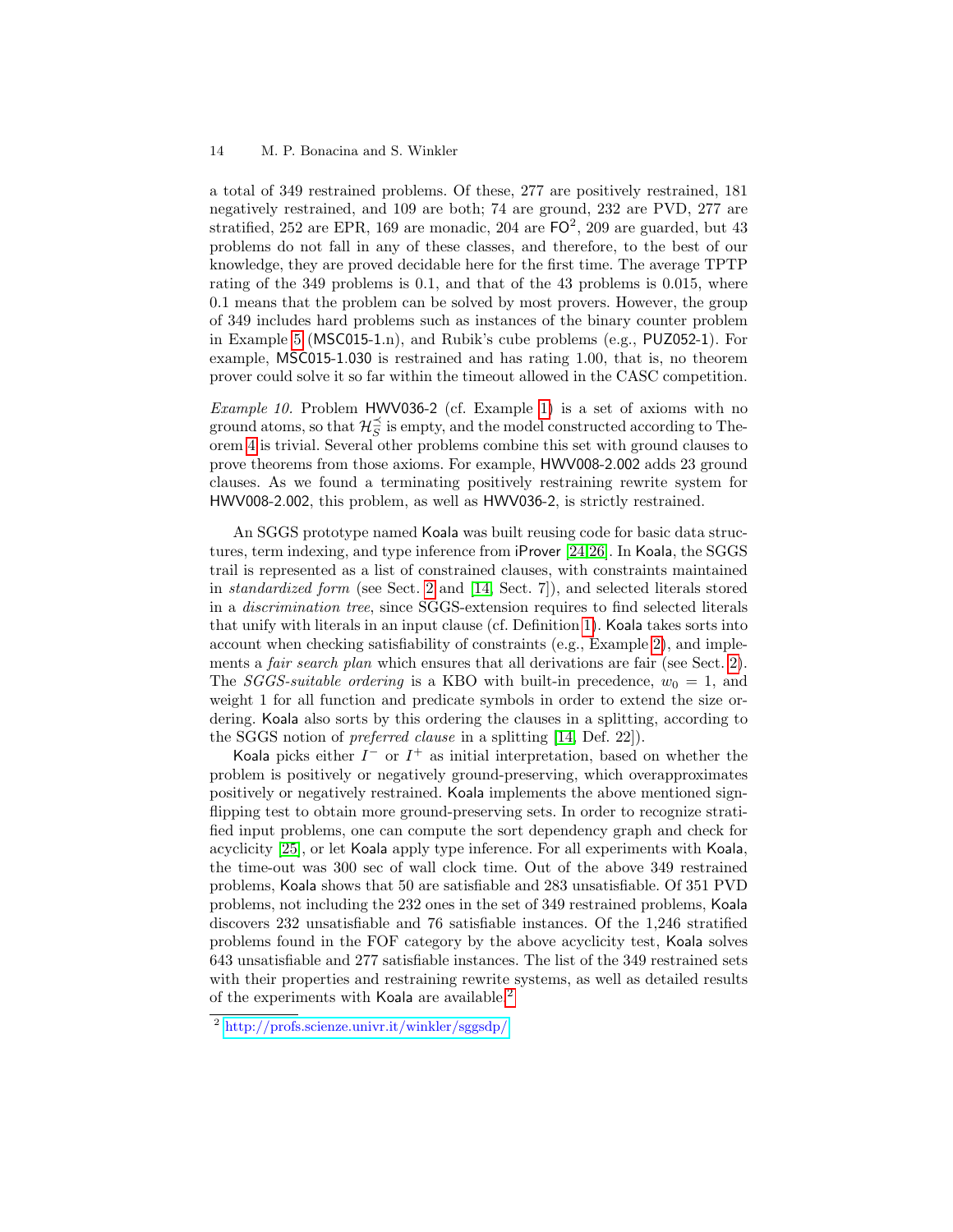# <span id="page-14-0"></span>7 Discussion

SGGS [\[13](#page-16-11)[,14\]](#page-16-12) is an attractive candidate for decision procedures, because it is conflict-driven and it builds models. In this paper, we showed that if the generated clauses are in a finite basis, SGGS is guaranteed to terminate, and we instantiated this result to yield SGGS decision procedures for the stratified fragment, PVD, and the newly introduced *restrained fragment*, all without equality.

While also Inst-Gen [\[24\]](#page-17-11) and the model evolution calculus (MEC) [\[7\]](#page-16-14) decide the stratified fragment [\[25\]](#page-17-8), this is not the case for the restrained fragment: for instance, if Inst-Gen uses an unfortunate literal selection in Example [8,](#page-9-2) it does not halt. SGGS avoids this phenomenon thanks to semantic guidance. Since MEC starts with  $I^+$  as candidate model, it may not terminate on satisfiable negatively restrained sets such as Example [7.](#page-8-3) Indeed, E-Darwin [\[6\]](#page-16-15) does not halt on this example that Koala solves in a few seconds.

However, it is generally difficult to tame a refutationally complete first-order inference system to yield decision procedures. For instance, SGGS does not halt given the following set of clauses that belongs to several decidable fragments.[3](#page-14-1)

<span id="page-14-2"></span>*Example 11.* The following set is in the Ackermann, monadic, and  $FO^2$  classes:

$$
\mathsf{P}(0) \qquad (i) \qquad \mathsf{P}(x) \vee \mathsf{P}(\mathsf{f}(x)) \qquad (ii) \qquad \neg \mathsf{P}(x) \vee \neg \mathsf{P}(\mathsf{f}(x)) \qquad (iii),
$$

where membership in the Ackermann class stems from the Skolemization of  $\exists v \forall x \exists y . P(v) \land (P(x) \lor P(y)) \land (\neg P(x) \lor \neg P(y))$ . It has the finite model property, as witnessed by model *I* with domain  $\{0, 1\}$ ,  $f^{I}(x) = 1-x$ ,  $0^{I} = 0$ , and  $P^{I} = \{0\}$ . With  $I^-$ , SGGS performs an infinite series of non-conflicting extensions:

| $\varepsilon$   $[P(0)]$                                                  | extend $(i)$   |
|---------------------------------------------------------------------------|----------------|
| $\vdash [P(0)], \neg P(0) \vee [\neg P(f(0))]$                            | extend $(iii)$ |
| $\vdash [P(0)], \neg P(0) \vee [\neg P(f(0))], P(f(0)) \vee [P(f(f(0)))]$ | extend $(ii)$  |
| $\vdash \ldots$                                                           |                |

It can be shown that SGGS does not terminate with  $I^+$  either. Inst-Gen may terminate if appropriate candidate models are constructed, but not in general. Ordered resolution terminates if the ordering satisfies  $\neg P(f(x)) > \neg P(x)$ .

The stratified fragment was presented as the first of three fragments of increasing expressivity, named  $St_0$ ,  $St_1$ , and  $St_2$ , and suitable to capture Alloy specifications  $[1]$ . If the generic predicate symbols  $P$  of Example [4](#page-5-1) is replaced with equality for sort  $s_2$ , the second sentence of Example [4](#page-5-1) becomes  $\forall x \exists y. f(y) \simeq x$ , which states that x is in the image of f: this formula separates  $St_0$  and  $St_1$ , since it is allowed in  $St_1$ , but not in  $St_0$ . The LISBQ logic for the verification of unbounded data structures [\[29\]](#page-17-18) can be translated into  $St_0$  with equality [\[1\]](#page-16-10).

<span id="page-14-1"></span><sup>&</sup>lt;sup>3</sup> Renate A. Schmidt and Marco Voigt suggested this example to the first author.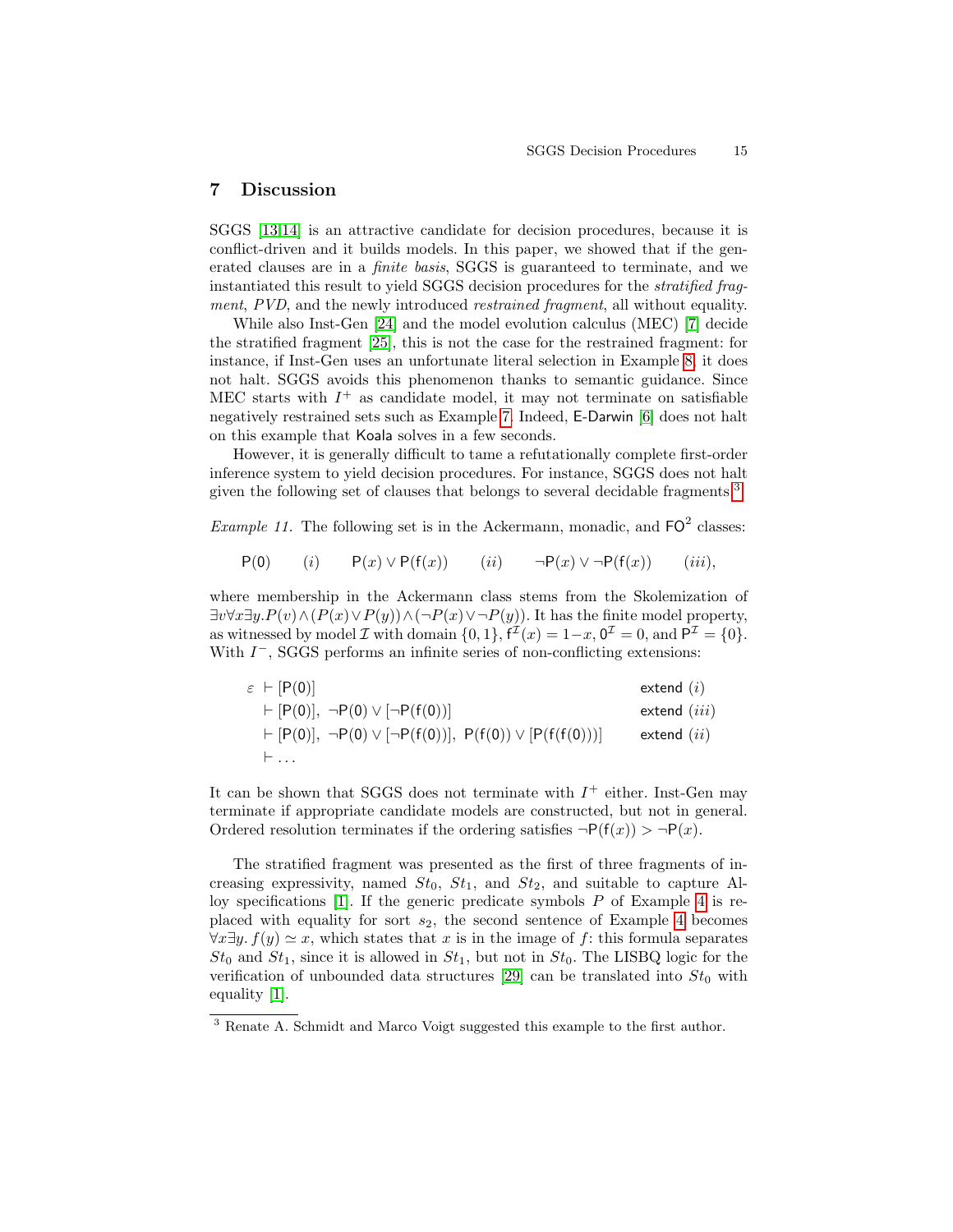The restrained fragment is defined starting from a notion of ground-preservingness, which is convenient for positive or negative strategies. Negative groundpreservingness was used for Horn theories with equality [\[28\]](#page-17-19) and [\[10,](#page-16-16) Sect. 5.2]. Positive ground-preservingness, also named range restrictedness [\[15\]](#page-16-1), is implicit in PVD and recent extensions [\[30\]](#page-17-20). Unlike these settings, the restrained fragment does not limit literal depth. Positive ground-preservingness was used to show that  $DPLL(\Gamma+\mathcal{T})$ , where  $\Gamma$  is an inference system including hyperresolution, superposition with negative selection, and simplification, decides essentially finite (only one monadic function  $f$  with finite range) and positively ground-preserving axiomatizations, provided that *speculative axioms*  $f^j(x) \simeq f^k(x)$  (j>k) are tried for increasing values of j and  $k$  ([\[12\]](#page-16-13), Thm. 7 and Lem. 3). Simplification applies the speculative axioms to limit the depth of generated terms. Without this feature, it is not surprising that SGGS does not halt.

Example 12. Consider a positively ground-preserving variant of Example [11:](#page-14-2)

$$
\mathsf{P}(0) \qquad (i) \qquad \neg \mathsf{P}(x) \lor \mathsf{P}(\mathsf{f}(\mathsf{f}(x))) \qquad (ii) \qquad \neg \mathsf{P}(x) \lor \neg \mathsf{P}(\mathsf{f}(x)) \qquad (iii)
$$

The finite model property implies that it is essentially finite. SGGS terminates with neither  $I^-$  nor  $I^+$  as initial interpretation. With  $I^-$  it generates:

$$
\varepsilon \ \vdash [\mathsf{P}(0)] \qquad \qquad \mathsf{extend}\ (i)
$$

$$
\vdash [P(0)], \neg P(0) \lor [P(f^2(0))]
$$
extend (*ii*)

$$
\vdash [P(0)], \ \neg P(0) \vee [P(f^{2}(0))], \ \neg P(f^{2}(0)) \vee [P(f^{4}(0))] \qquad \text{extend } (ii)
$$
  
 
$$
\vdash \dots
$$

Positive hyperresolution generates the series  $\{P(f^{2k}(0))\}_{k\geq 0}$ , which is essentially the same behavior as SGGS. DPLL( $\Gamma + \mathcal{T}$ ) tries  $f(x) \simeq x$ , detects a conflict, backtracks, tries  $f^2(x) \simeq x$ , and halts reporting satisfiability.

Ensuring termination by restricting new (i.e., non-input) terms to come from a finite basis is common for conflict-driven decision procedures [\[16,](#page-16-17)[11\]](#page-16-18). A major direction for future work towards decision procedures for richer languages is the integration of SGGS with CDSAT [\[11\]](#page-16-18), in order to endow SGGS with equality and CDSAT with quantifiers. Speculative inferences and initial interpretations not based on sign are additional leads. For the restrained fragment, one may consider its relations with other decidable fragments and its relevance to applications beyond TPTP. While positive clauses in a restrained set are ground, one may study the decidability of sets where positive clauses are not necessarily ground, but admit a restraining rewrite system (Definition [7\)](#page-12-1) such that narrow-ing halts. Techniques to detect the termination of narrowing are known [\[35\]](#page-17-21).

Although Koala is only a prototype, the experiments show potential and allow us to identify critical issues for the performance of an SGGS prover. For example, instance generation by SGGS-extension is a bottleneck for problems with many input clauses, and forms of *caching* should be considered to avoid repeating computations. Further development of Koala and more experiments may contribute to discover classes of first-order problems where the conflictdriven style of SGGS reasoning is especially rewarding.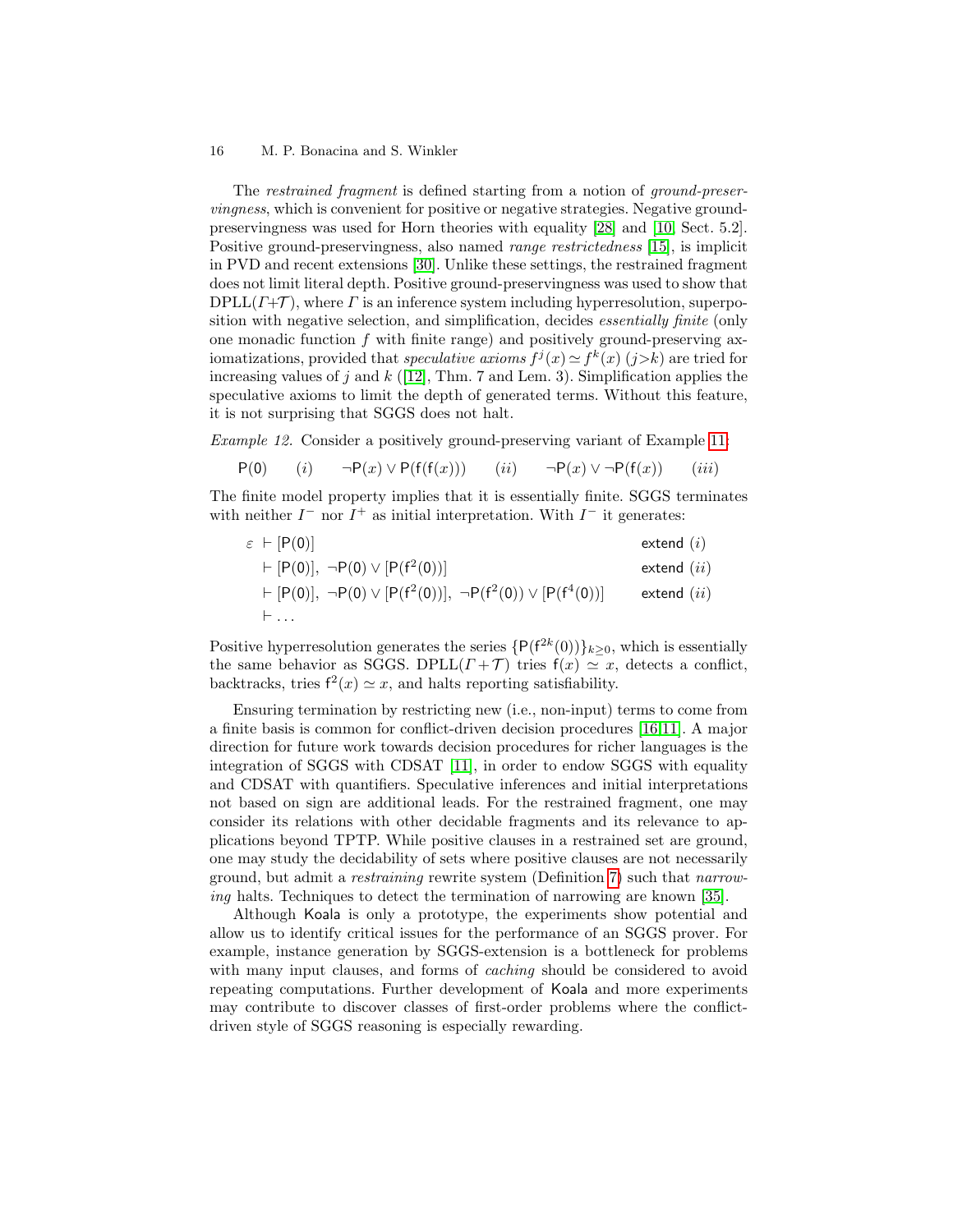# References

- <span id="page-16-10"></span>1. A. Abadi, A. Rabinovich, and M. Sagiv. Decidable fragments of many-sorted logic. Journal of Symbolic Computation, 45(2):153–172, 2010.
- <span id="page-16-5"></span>2. W. Ackermann. Solvable Cases of the Decision Problem. North Holland, 1954.
- <span id="page-16-3"></span>3. G. Alagi and C. Weidenbach. NRCL – a model building approach to the Bernays-Schönfinkel fragment. In C. Lutz and S. Ranise, editors, *Proceedings of FroCoS-10*, volume 9322 of LNAI, pages 69–84. Springer, 2015.
- <span id="page-16-8"></span>4. H. Andréka, J. van Benthem, and I. Nemeti. Modal logics and bounded fragments of predicate logic. Journal of Philosophical Logic, 27(3):217–274, 1998.
- <span id="page-16-6"></span>5. L. Bachmair, H. Ganzinger, and U. Waldmann. Superposition with simplification as a decision procedure for the monadic class with equality. In G. Gottlob, A. Leitsch, and D. Mundici, editors, Proceedings of Computational Logic and Proof Theory (KGC 1993), volume 713 of LNCS, pages 83–96, 1993.
- <span id="page-16-15"></span>6. P. Baumgartner, A. Fuchs, and C. Tinelli. Implementing the model evolution calculus. International Journal of Artificial Intelligence Tools, 15(1):21–52, 2006.
- <span id="page-16-14"></span>7. P. Baumgartner and C. Tinelli. The model evolution calculus as a first-order DPLL method. Artificial Intelligence, 172(4-5):591–632, 2008.
- <span id="page-16-2"></span>8. P. Bernays and M. Schönfinkel. Zum Entscheidungsproblem der mathematischen Logik. Mathematische Annalen, 99:342–372, 1928.
- <span id="page-16-9"></span>9. P. Blackburn, M. de Rijke, and Y. Venema. Modal Logic. Cambridge University Press, 2001.
- <span id="page-16-16"></span>10. M. P. Bonacina and N. Dershowitz. Canonical ground Horn theories. In A. Voronkov and C. Weidenbach, editors, Programming Logics: Essays in Memory of H. Ganzinger, volume 7797 of LNCS, pages 35–71. Springer, 2013.
- <span id="page-16-18"></span>11. M. P. Bonacina, S. Graham-Lengrand, and N. Shankar. Conflict-driven satisfiability for theory combination: transition system and completeness. Journal of Automated Reasoning, 64(3):579–609, 2020.
- <span id="page-16-13"></span>12. M. P. Bonacina, C. A. Lynch, and L. de Moura. On deciding satisfiability by theorem proving with speculative inferences. Journal of Automated Reasoning, 47(2):161–189, 2011.
- <span id="page-16-11"></span>13. M. P. Bonacina and D. A. Plaisted. Semantically-guided goal-sensitive reasoning: model representation. Journal of Automated Reasoning, 56(2):113–141, 2016.
- <span id="page-16-12"></span>14. M. P. Bonacina and D. A. Plaisted. Semantically-guided goal-sensitive reasoning: inference system and completeness. Journal of Automated Reasoning, 59(2):165– 218, 2017.
- <span id="page-16-1"></span>15. R. Caferra, A. Leitsch, and N. Peltier. Automated Model Building. Kluwer, 2004.
- <span id="page-16-17"></span>16. L. de Moura and D. Jovanović. A model-constructing satisfiability calculus. In R. Giacobazzi, J. Berdine, and I. Mastroeni, editors, Proceedings of VMCAI-14, volume 7737 of LNCS, pages 1–12. Springer, 2013.
- <span id="page-16-7"></span>17. C. Fermüller and A. Leitsch. Model building by resolution. In E. Börger, G. Jäger. H. Kleine Büning, and S. Martini, editors, *Proceedings of CSL-6*, volume 702 of LNCS, pages 134–148, 1993.
- <span id="page-16-0"></span>18. C. Fermüller, A. Leitsch, U. Hustadt, and T. Tammet. Resolution decision procedures. In Handbook of Automated Reasoning, pages 1791–1849. Elsevier and MIT Press, 2001.
- <span id="page-16-4"></span>19. A. Fiori and C. Weidenbach. SCL clause learning from simple models. In P. Fontaine, editor, *Proceedings of CADE-27*, volume 11716 of *LNAI*, pages 233-249, 2019.